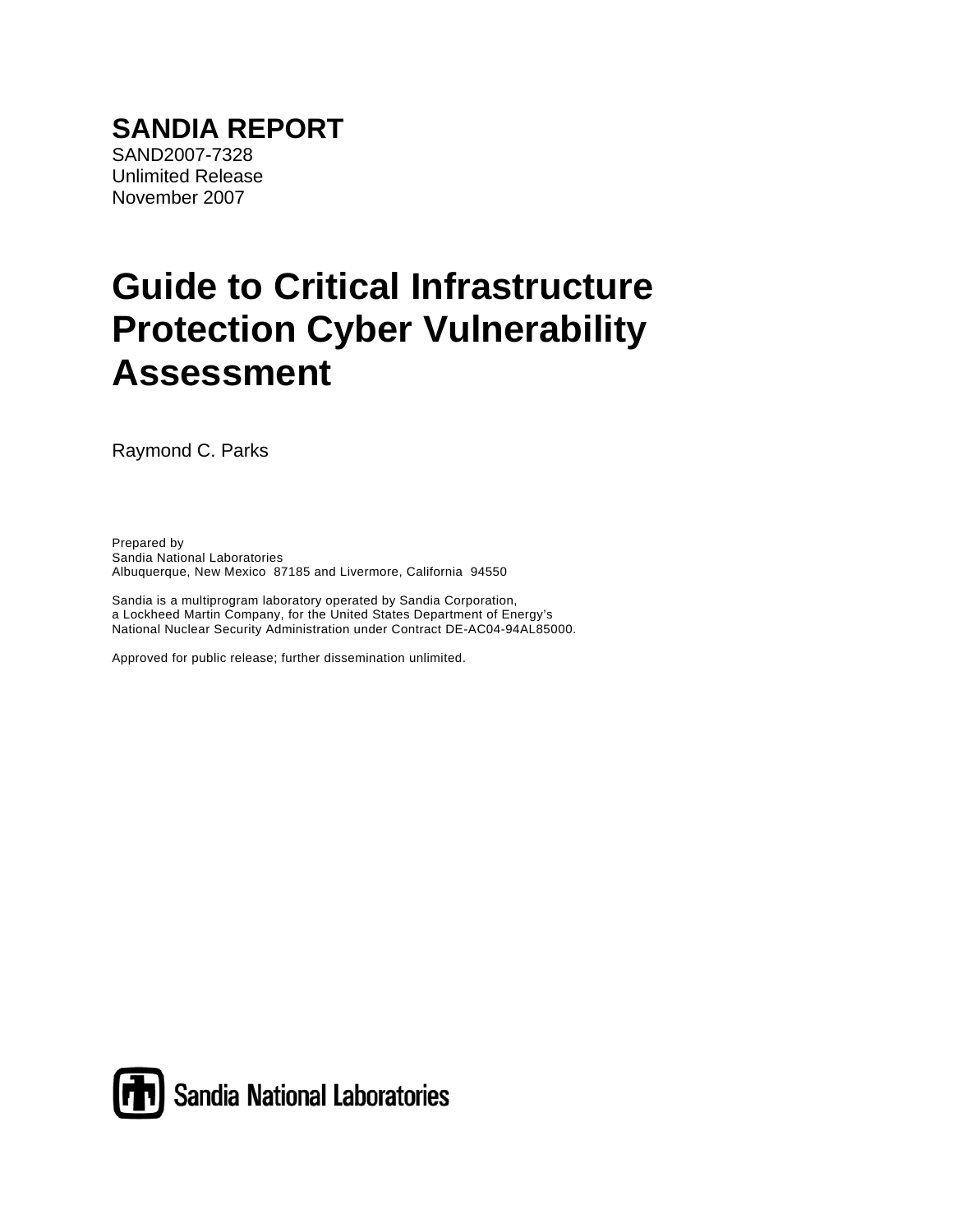Issued by Sandia National Laboratories, operated for the United States Department of Energy by Sandia Corporation.

**NOTICE:** This report was prepared as an account of work sponsored by an agency of the United States Government. Neither the United States Government, nor any agency thereof, nor any of their employees, nor any of their contractors, subcontractors, or their employees, make any warranty, express or implied, or assume any legal liability or responsibility for the accuracy, completeness, or usefulness of any information, apparatus, product, or process disclosed, or represent that its use would not infringe privately owned rights. Reference herein to any specific commercial product, process, or service by trade name, trademark, manufacturer, or otherwise, does not necessarily constitute or imply its endorsement, recommendation, or favoring by the United States Government, any agency thereof, or any of their contractors or subcontractors. The views and opinions expressed herein do not necessarily state or reflect those of the United States Government, any agency thereof, or any of their contractors.

Printed in the United States of America. This report has been reproduced directly from the best available copy.

Available to DOE and DOE contractors from

 U.S. Department of Energy Office of Scientific and Technical Information P.O. Box 62 Oak Ridge, TN 37831

| Telephone:       | $(865)$ 576-8401          |
|------------------|---------------------------|
| Facsimile:       | $(865)$ 576-5728          |
| E-Mail:          | reports@adonis.osti.gov   |
| Online ordering: | http://www.doe.gov/bridge |

Available to the public from U.S. Department of Commerce National Technical Information Service 5285 Port Royal Rd. Springfield, VA 22161

| Telephone:    | $(800)$ 553-6847                                           |
|---------------|------------------------------------------------------------|
| Facsimile:    | $(703)605 - 6900$                                          |
| E-Mail:       | orders@ntis.fedworld.gov                                   |
| Online order: | http://www.ntis.gov/help/ordermethods.asp?loc=7-4-0#online |
|               |                                                            |

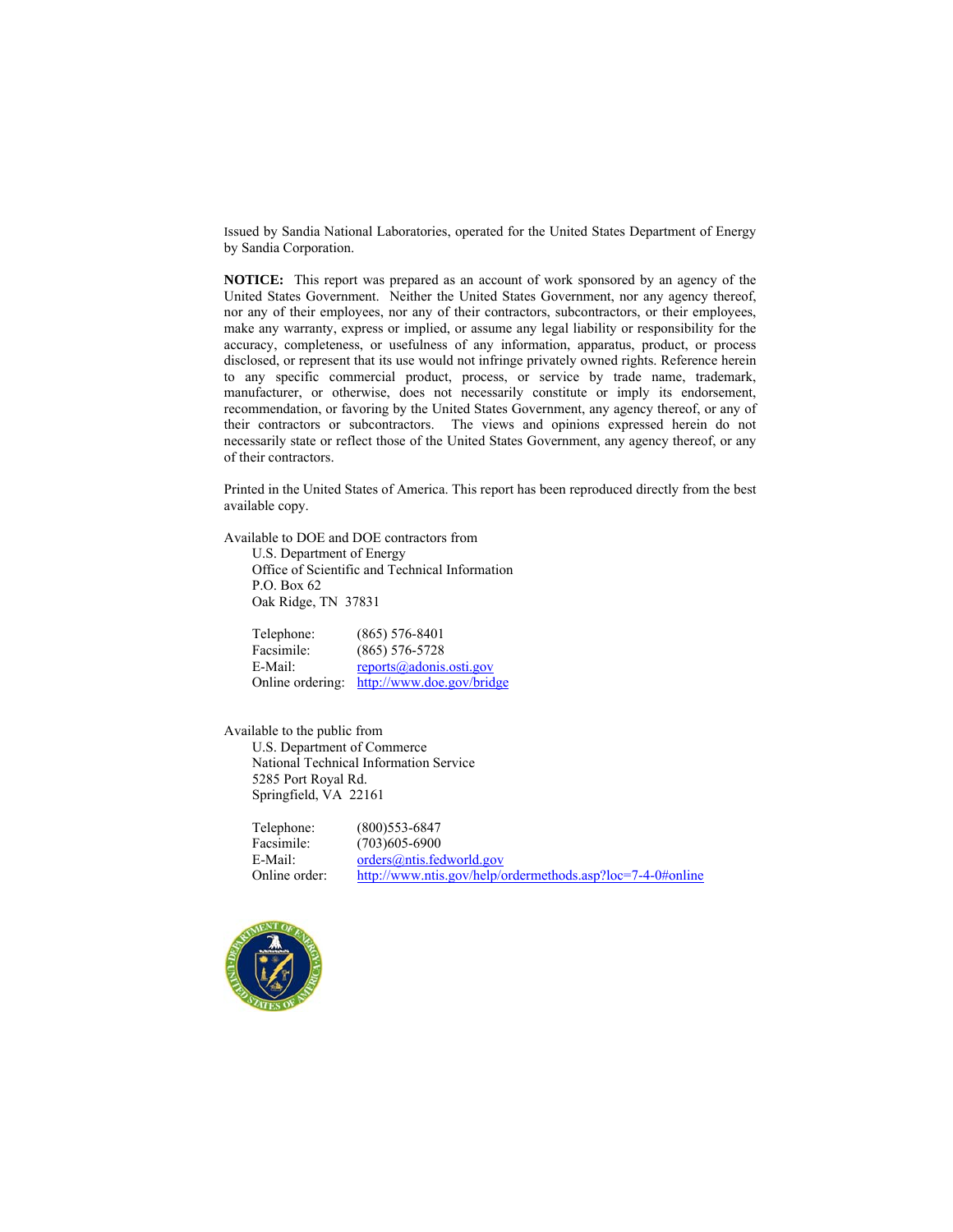SAND2007-7328 Unlimited Release Printed November 2007

## **Guide to Critical Infrastructure Protection Cyber Vulnerability Assessment**

Raymond C. Parks Assurance Technology and Assessments Department Sandia National Laboratories P.O. Box 5800 Albuquerque, New Mexico 87185-0671

#### **Abstract**

This document describes a customized process for cyber vulnerability assessment in compliance with the Critical Infrastructure Protection standards adopted by the North American Electric Reliability Corporation in 2006. This guide covers the planning, execution, and reporting process.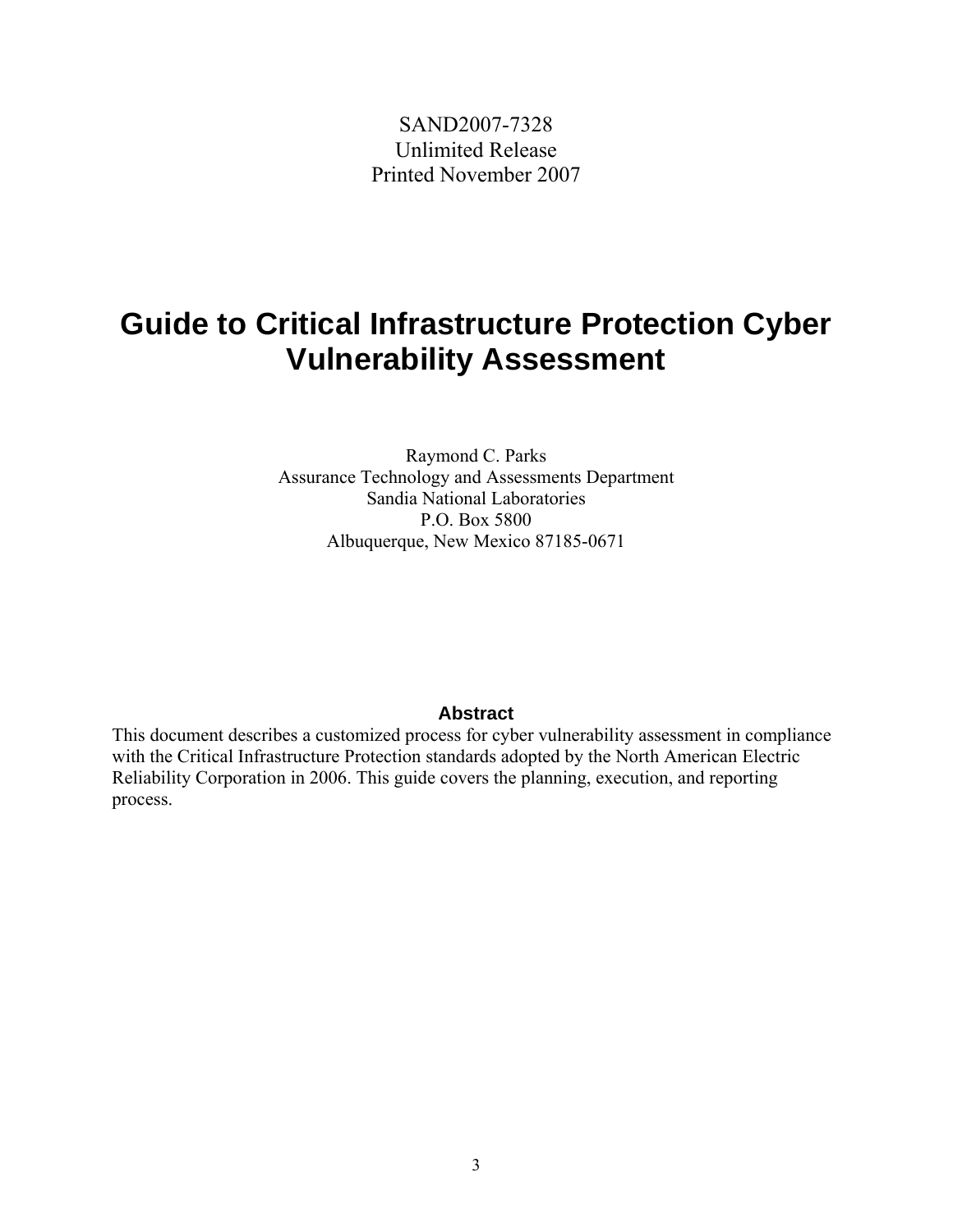#### **Contents**

| $\mathbf{1}$   |         |  |
|----------------|---------|--|
|                | 1.1     |  |
|                | 1.2     |  |
|                | 1.2.1   |  |
|                | 1.2.2   |  |
|                |         |  |
| $\overline{2}$ |         |  |
|                | 2.1     |  |
|                | $2.2\,$ |  |
|                | 2.2.1   |  |
|                |         |  |
|                | 2.2.2.1 |  |
|                | 2.2.2.2 |  |
|                | 2.2.2.3 |  |
|                | 2.2.2.4 |  |
|                | 2.2.2.5 |  |
|                | 2.2.2.6 |  |
|                | 2.2.2.7 |  |
|                | 2.2.2.8 |  |
|                | 2.2.2.9 |  |
|                | 2.3     |  |
|                | 2.4     |  |
|                | 2.5     |  |
|                |         |  |
| 3              |         |  |
|                | 3.1     |  |
|                |         |  |
|                | 3.1.1.1 |  |
|                | 3.1.1.2 |  |
|                | 3.1.1.3 |  |
|                | 3.1.1.4 |  |
|                | 3.1.1.5 |  |
|                | 3.1.1.6 |  |
|                | 3.1.1.7 |  |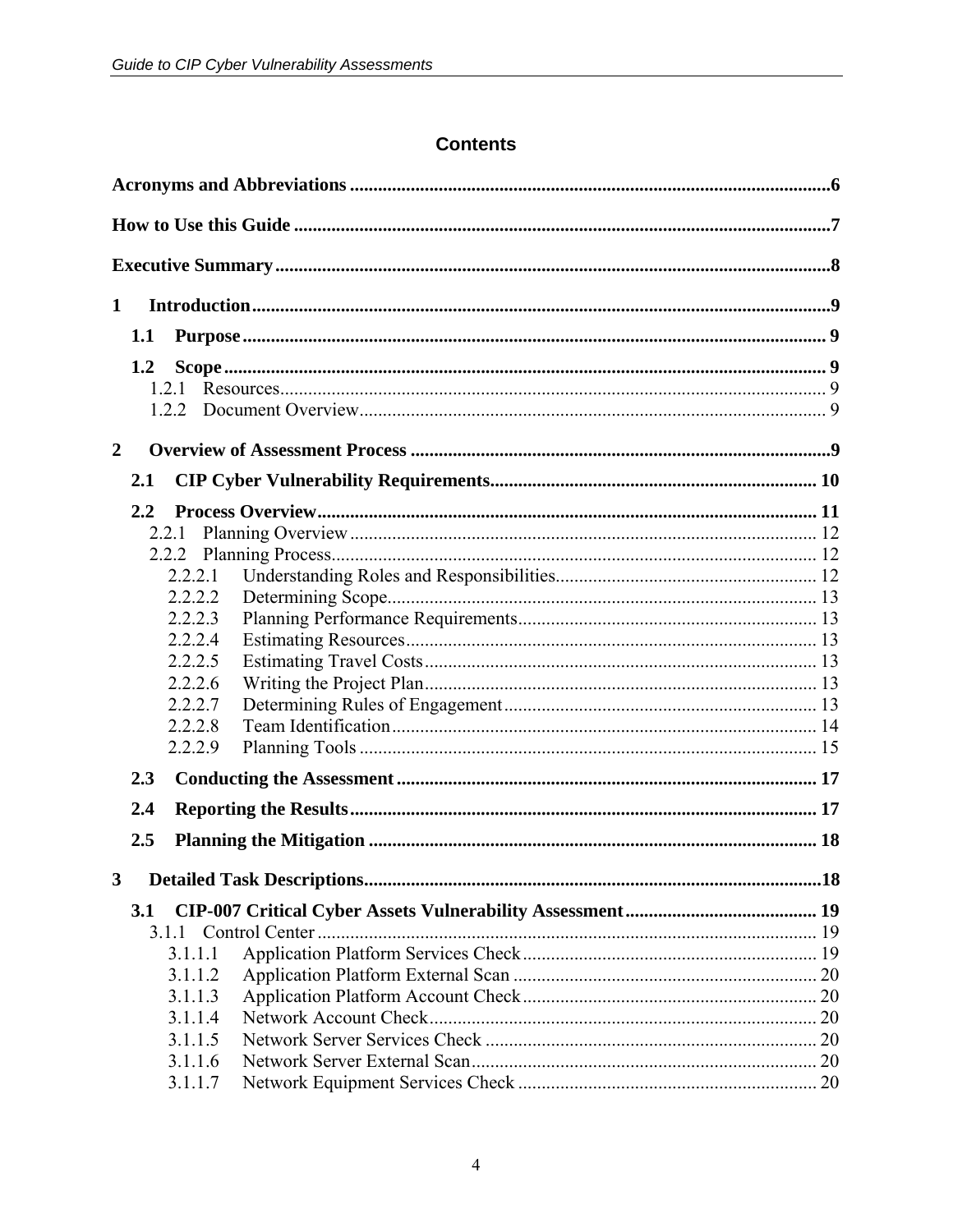| 3.1.1.8 |                                                               |
|---------|---------------------------------------------------------------|
| 3.1.1.9 |                                                               |
|         |                                                               |
| 3.1.2.1 |                                                               |
| 3.1.2.2 |                                                               |
| 3.1.2.3 |                                                               |
| 3.1.2.4 |                                                               |
|         |                                                               |
| 3.1.3.1 |                                                               |
| 3.1.3.2 |                                                               |
| 3.1.3.3 |                                                               |
| 3.1.3.4 |                                                               |
|         |                                                               |
| 3.1.4.1 |                                                               |
| 3.1.4.2 |                                                               |
| 3.1.4.3 |                                                               |
| 3.1.4.4 |                                                               |
| 3.1.4.5 |                                                               |
|         |                                                               |
|         |                                                               |
|         |                                                               |
|         |                                                               |
| 3.2.1.1 |                                                               |
| 3.2.1.2 |                                                               |
| 3.2.1.3 |                                                               |
| 3.2.1.4 |                                                               |
| 3.2.1.5 |                                                               |
| 3.2.1.6 |                                                               |
|         |                                                               |
| 3.2.2.1 |                                                               |
| 3.2.2.2 |                                                               |
|         |                                                               |
| 3.2.4   |                                                               |
|         |                                                               |
|         | CIP-005 Security Perimeter Cyber Vulnerability Assessment  24 |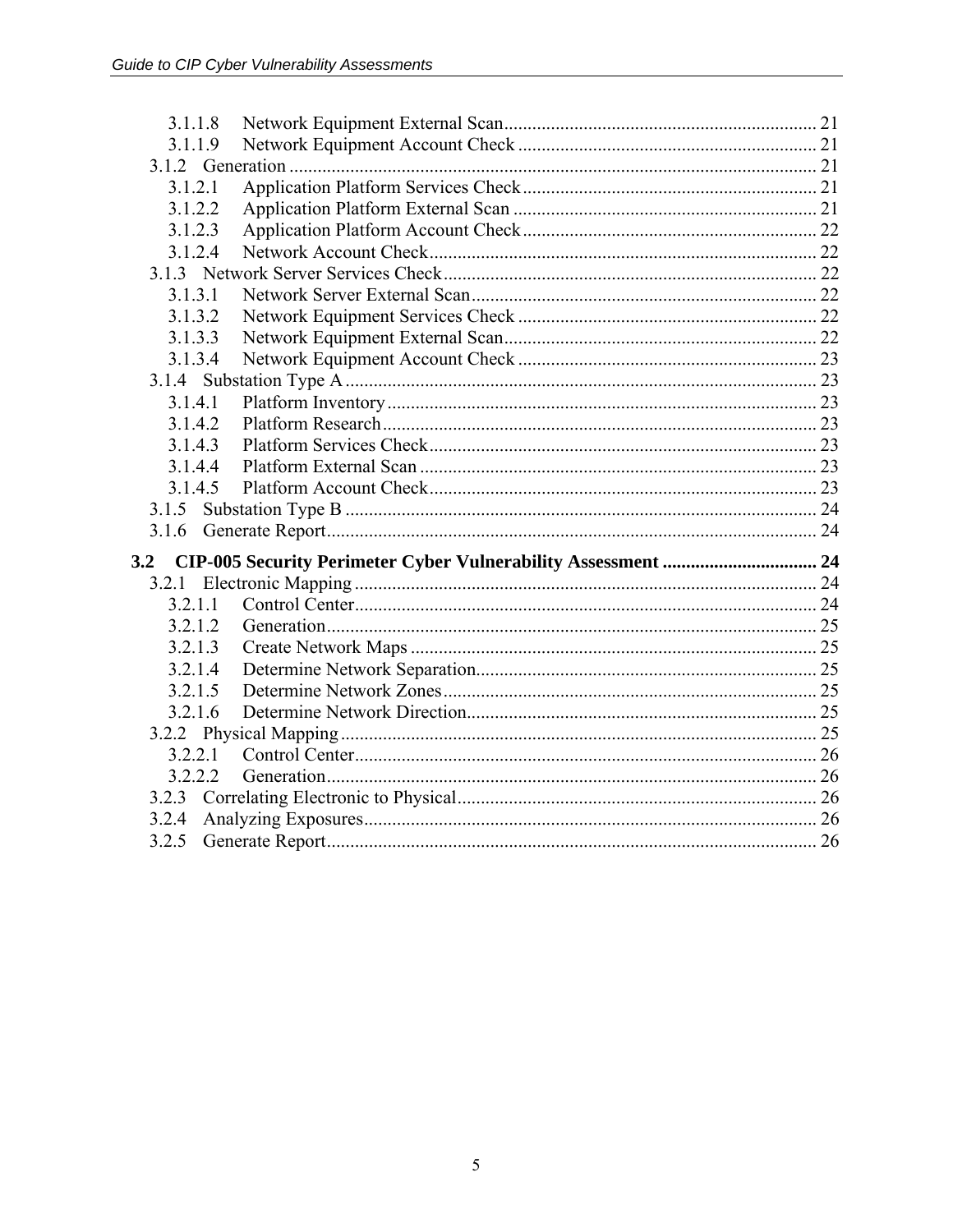## <span id="page-5-0"></span>**Acronyms and Abbreviations**

| <b>ACL</b>     | access control list                             |
|----------------|-------------------------------------------------|
| <b>ANTFARM</b> | (passive network mapping tool)                  |
| CC             | control center                                  |
| <b>CIP</b>     | <b>Critical Infrastructure Protection</b>       |
| <b>DCS</b>     | distributed control system                      |
| <b>DMZ</b>     | demilitarized zone                              |
| <b>DOE</b>     | Department of Energy                            |
| <b>DNS</b>     | domain name system                              |
| <b>ESP</b>     | electronic security perimeter                   |
| <b>ICCP</b>    | intercontrol center communications protocol     |
| <b>IPSec</b>   | internet protocol security                      |
| <b>LDAP</b>    | lightweight directory access protocol           |
| <b>MIB</b>     | management information base                     |
| <b>NERC</b>    | North American Electric Reliability Corporation |
| <b>PDC</b>     | primary domain controller                       |
| <b>PSP</b>     | physical security perimeter                     |
| <b>SCADA</b>   | Supervisory Control and Data Acquisition        |
| <b>SNMP</b>    | simple network management protocol              |
| <b>VMS</b>     | virtual memory system                           |
| WBS            | work breakdown structure                        |
|                |                                                 |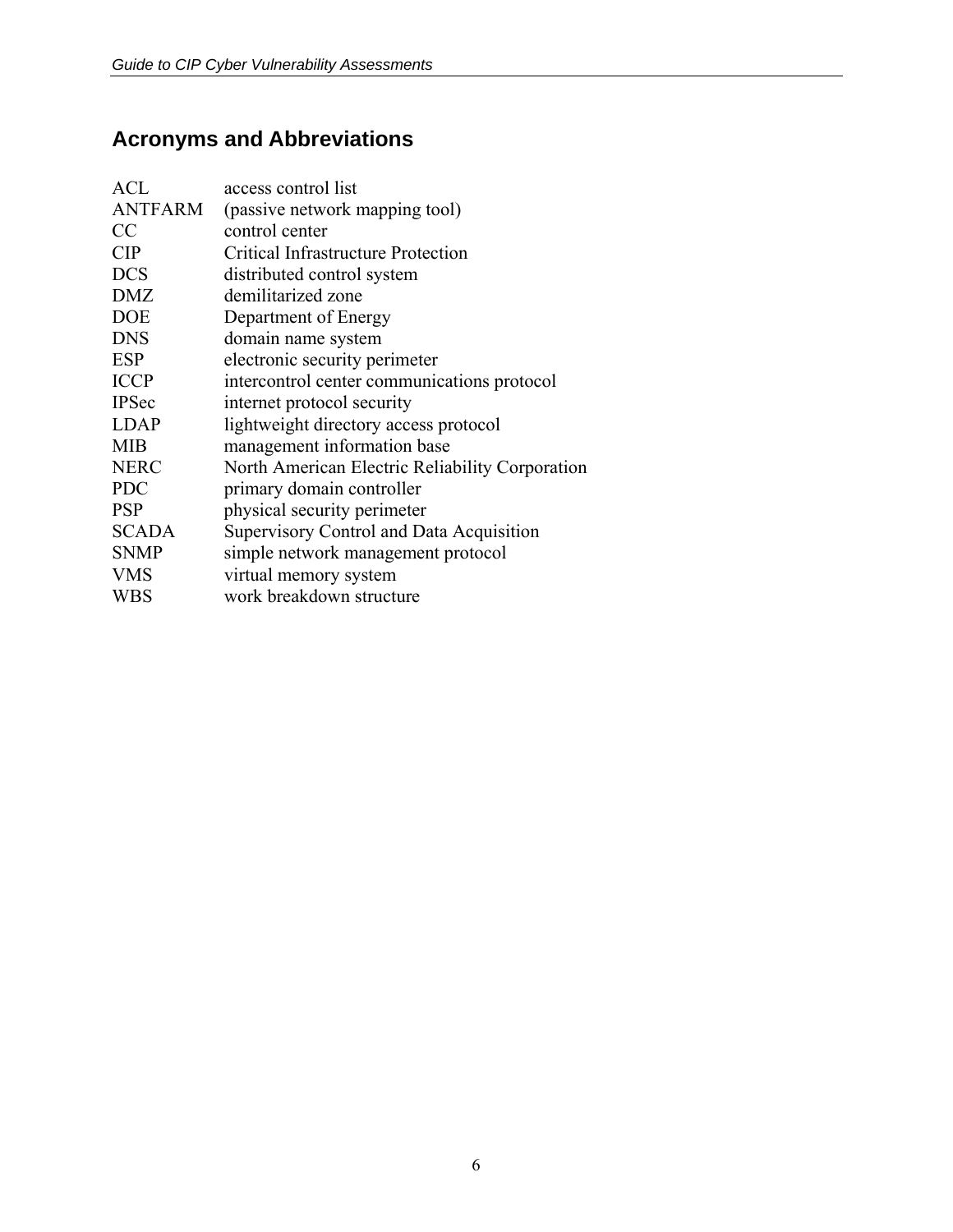## <span id="page-6-0"></span>**How to Use this Guide**

Newcomers to cyber vulnerability assessment should read sections 1 and 2 to understand the basic concepts. Experienced assessors/auditors from the Information Technology sector should first review Section 2 before proceeding to Section 3. Experienced assessors/auditors of control systems should begin with Section 3 and the detailed task descriptions.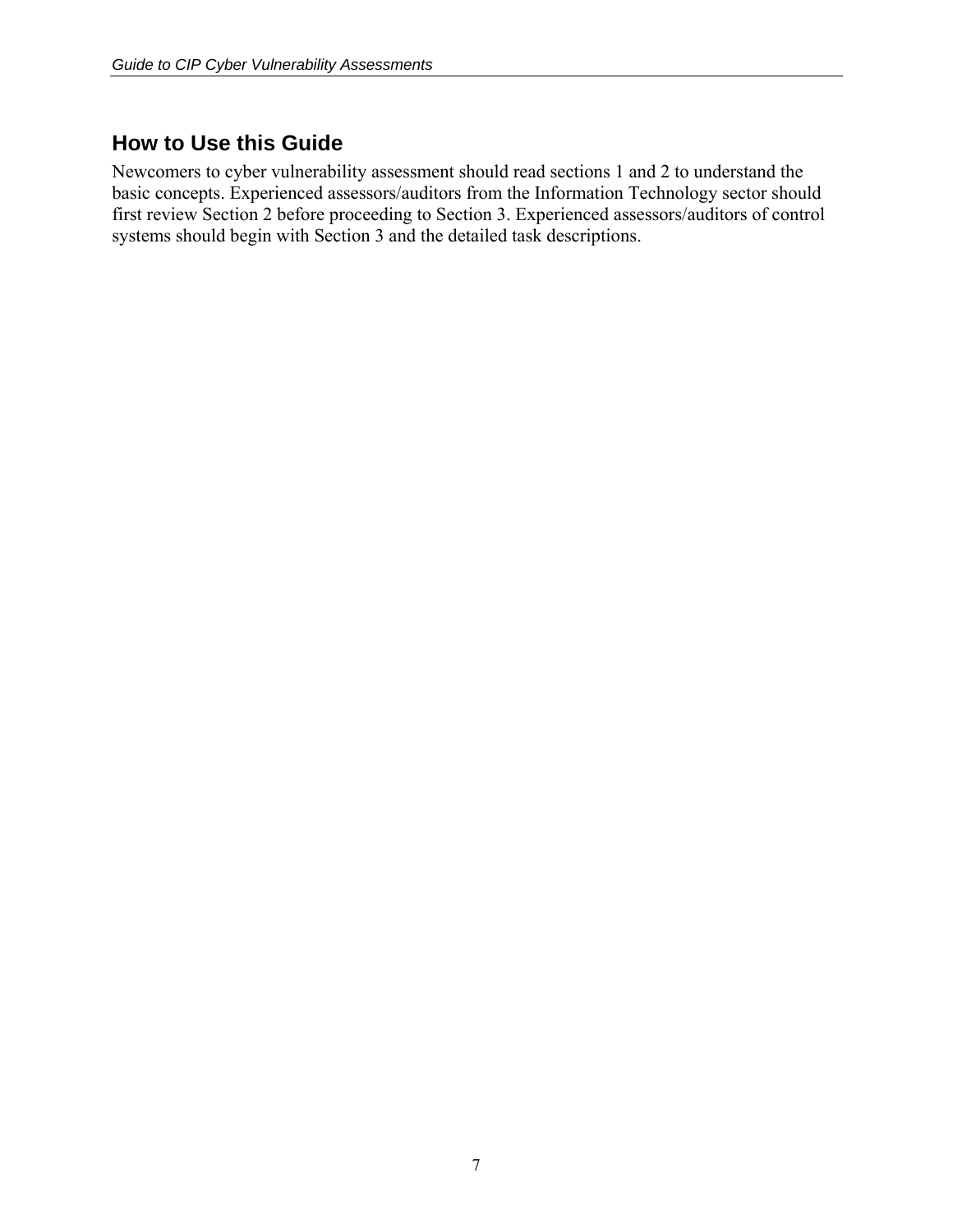## <span id="page-7-0"></span>**Executive Summary**

The North American Electric Reliability Corporation (NERC) adopted Critical Infrastructure Protection (CIP) standards in 2006. The standards establish the minimum requirements needed to ensure the security of electronic information exchange to support the reliability of the bulk power system. Industry feedback at conferences and meetings indicate uncertainty about implementation of the standards. The Sandia National Laboratories Center for Control System Security undertook a work package for the Department of Energy (DOE)'s Office of Electricity Delivery and Energy Reliability under the National Supervisory Control and Data Acquisition (SCADA) Test Bed program. This work developed guidance for conducting assessments required by the new standards. Sandia built on experience performing more than 100 critical infrastructure assessments to develop a project plan for a CIP cyber vulnerability assessment of an actual utility. We performed that assessment with the help and cooperation of the utility to gain lessons for inclusion in the guidance. As a result, the team believes that the most important aspects of these assessments are cooperation, safety, and developing actionable information for mitigation. We believe that any group or organization that plans to conduct CIP cyber vulnerability assessments should consider the guidance in this document.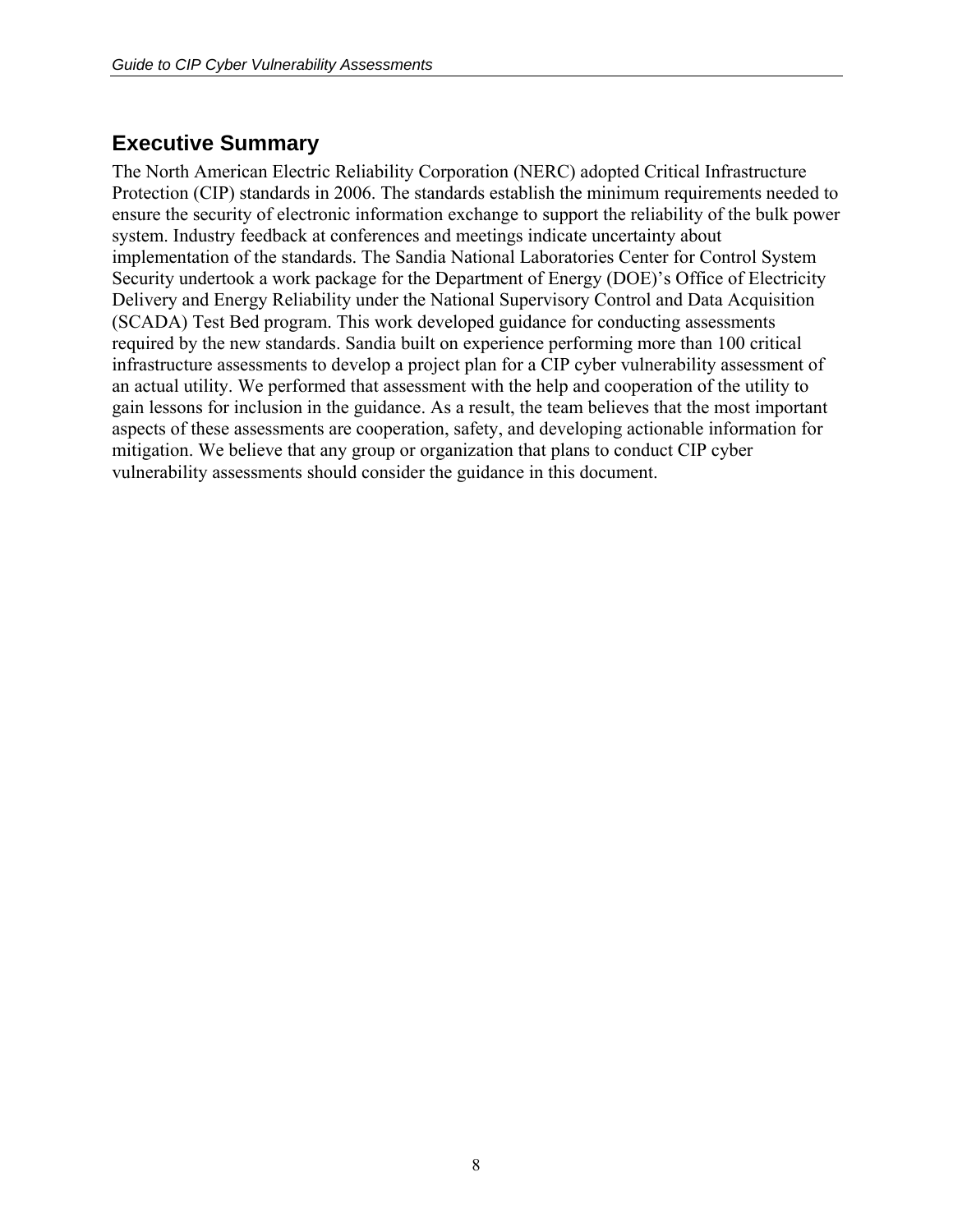## <span id="page-8-0"></span>**1 Introduction**

In 2006, the North American Electric Reliability Corporation (NERC) adopted the Critical Infrastructure Protection (CIP) standards. The standards establish the minimum requirements to ensure the security of electronic information exchange to support the reliability of the bulk power system. Industry feedback at conferences and meetings before and after that release indicate uncertainty about implementation of the standards.

## **1.1 Purpose**

The purpose of this document is to guide the planning, execution, and reporting of CIP cyber vulnerability assessments of utilities' critical cyber assets and electronic security perimeter (ESP). These are two different but related cyber vulnerability assessments required as per CIP-007 (critical cyber assets) and per CIP-005 (ESP).

## **1.2 Scope**

This guide discusses the overall process of conducting CIP cyber vulnerability assessments, provides detailed information about the steps in the process, and points to resources that can help an assessment. This parent document refers to other resources, including a planning spreadsheet and a sample project plan. These resources are not necessary but very helpful in understanding the content of this guide. These resources or suitable substitutes are necessary to carry out the process in this guide. The other resources should be found co-located with this guide.

## **1.2.1 Resources**

The useful resources associated with this include—

- Planning spreadsheet.
- Microsoft Project template plan.

#### **1.2.2 Document Overview**

This document contains two major sections. The first section describes the overall process of planning, conducting, reporting, and closing out a CIP cyber vulnerability assessment using the resources. The second section describes the tasks that must be performed in the assessment. Task descriptions help with planning and performance by using the planning spreadsheet and/or the Microsoft Project plan.

## **2 Overview of Assessment Process**

The NERC CIP cyber vulnerability process outlined in this guide is a custom form of a standard assessment process. This guide uses materials from more general Sandia assessment techniques that have been customized specifically for the CIP cyber vulnerability assessment. The process steps should be familiar to anyone who has performed an information system security assessment. The process includes planning, conducting, reporting, and closing out the vulnerability assessment. The process should suffice to answer the requirements of CIP-005 and CIP-007 for annual cyber vulnerability assessments.

The process will not answer questions about the priority of vulnerabilities for mitigation, about the consequences of exploiting a vulnerability, or the likelihood of a particular adversary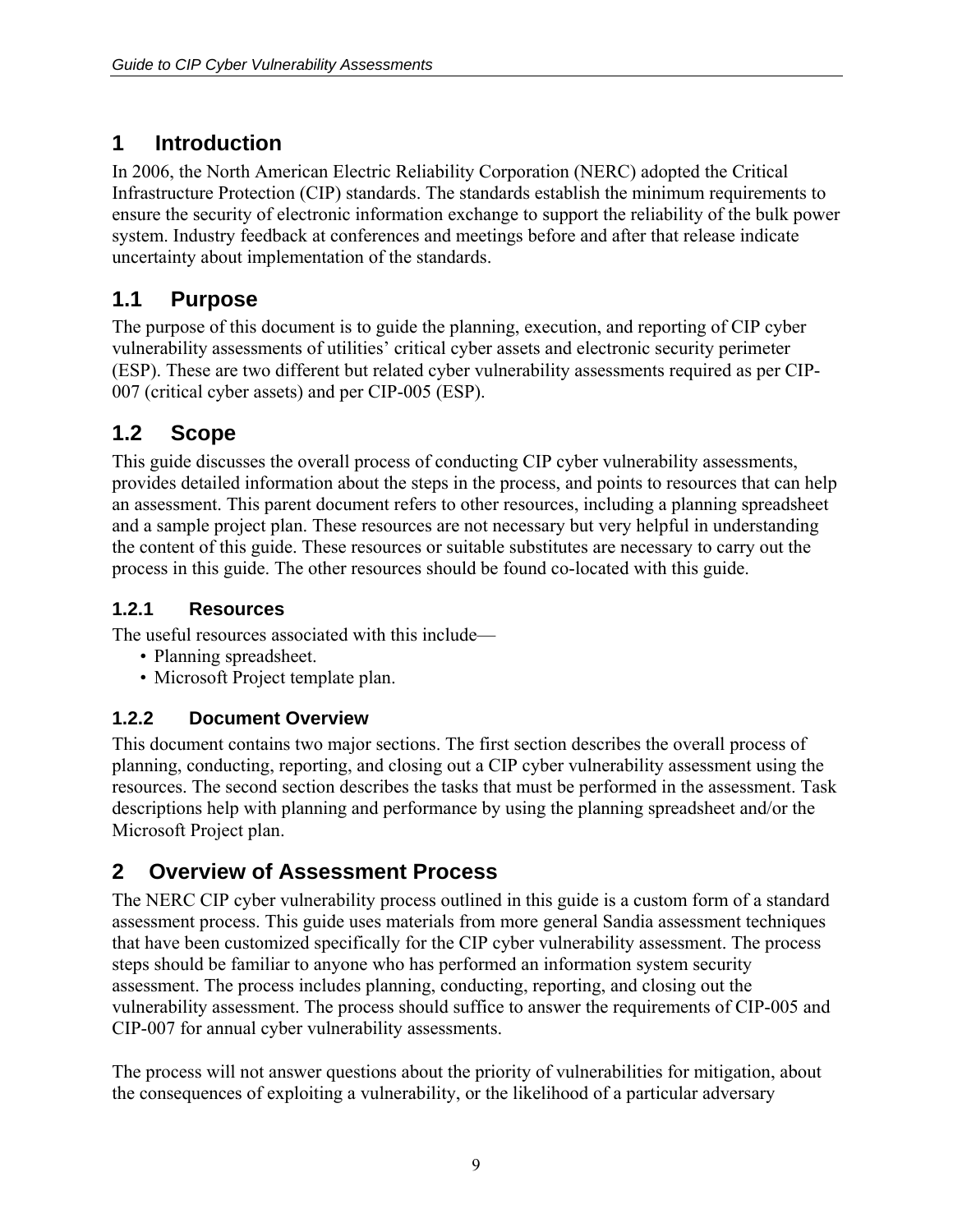<span id="page-9-0"></span>attacking the system. There are other processes that take assessment further than the standard CIP cyber vulnerability assessment and which answer further questions. While the CIP cyber vulnerability assessment will discover security possibilities, it makes no attempt to determine the probability of an attack or the probability of an undesired consequence. Those questions require considerably more analysis.

Initially, the CIP requirements that drive this process must be understood.

## **2.1 CIP Cyber Vulnerability Requirements**

The NERC CIP standards require annual cyber vulnerability assessments of critical cyber assets and their networks. NERC CIP-005, ESP requirements include—

R4. Cyber Vulnerability Assessment—The Responsible Entity shall perform a cyber vulnerability assessment of the electronic access points to the Electronic Security Perimeter(s) at least annually. The vulnerability assessment shall include, at a minimum, the following:

R4.1. A document identifying the vulnerability assessment process;

R4.2. A review to verify that only ports and services required for operations at these access points are enabled;

R4.3. The discovery of all access points to the Electronic Security Perimeter;

R4.4. A review of controls for default accounts, passwords, and network management community strings; and,

R4.5. Documentation of the results of the assessment, the action plan to remediate or mitigate vulnerabilities identified in the assessment, and the execution status of that action plan.

NERC CIP-007, Cyber Security—Systems Security Management, requirements include—

R8. Cyber Vulnerability Assessment—The Responsible Entity shall perform a cyber vulnerability assessment of all Cyber Assets within the Electronic Security Perimeter at least annually. The vulnerability assessment shall include, at a minimum, the following:

R8.1. A document identifying the vulnerability assessment process;

R8.2. A review to verify that only ports and services required for operation of the Cyber Assets within the Electronic Security Perimeter are enabled;

R8.3. A review of controls for default accounts; and,

R8.4. Documentation of the results of the assessment, the action plan to remediate or mitigate vulnerabilities identified in the assessment, and the execution status of that action plan.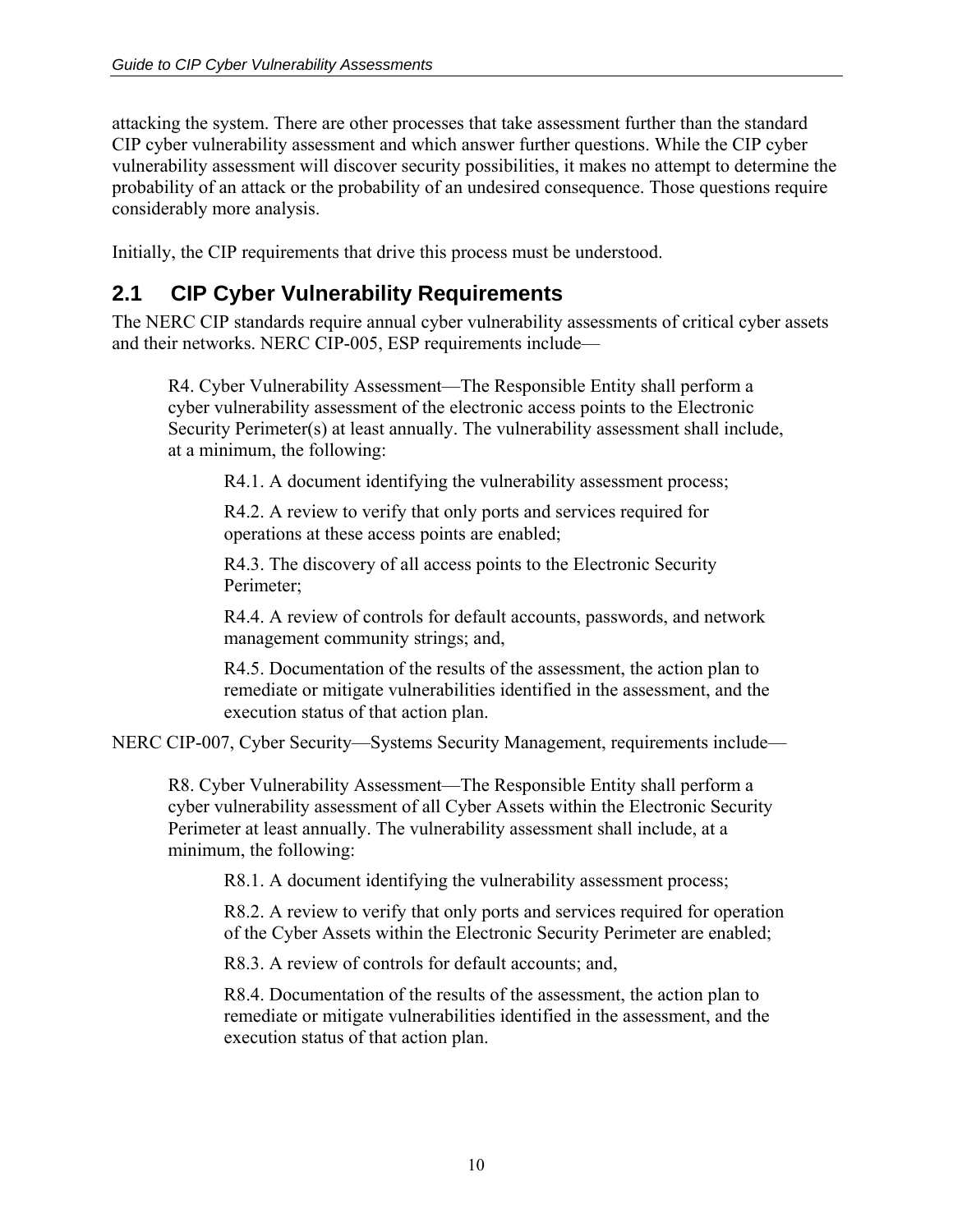<span id="page-10-0"></span>A key point related to the requirements of NERC CIP-005 is the interaction between the ESP and the physical security perimeter (PSP) specified in CIP-006. From CIP-006, Cyber Security— Physical Security of Critical Cyber Assets:

> R1.8. Cyber Assets used in the access control and monitoring of the Physical Security Perimeter(s) shall be afforded the protective measures specified in Standard CIP-003, Standard CIP-004 Requirement R3, Standard CIP-005 Requirements R2 and R3, Standard CIP-006 Requirement R2 and R3, Standard CIP-007, Standard CIP-008 and Standard CIP-009.

Correspondingly, CIP-005 refers to CIP-006 in this requirement:

R1.5. Cyber Assets used in the access control and monitoring of the Electronic Security Perimeter(s) shall be afforded the protective measures as a specified in Standard CIP-003, Standard CIP-004 Requirement R3, Standard CIP-005 Requirements R2 and R3, Standard CIP-006 Requirements R2 and R3, Standard CIP-007, Requirements R1 and R3 through R9, Standard CIP-008, and Standard CIP-009.

These requirements determine the nature of a CIP cyber vulnerability assessment as well as the scope of that assessment. Much of the work to meet both requirements is the same, so the assessment should be a single activity with the dual goal of satisfying the two primary requirements.

The first commonality across the requirements is the emphasis on ports and services. Clearly, for both types of CIP cyber vulnerability assessment, the ports and services running on all cyber assets in or protecting the ESP should be collected. The need to determine account security applies to both requirements.

The difference arises with the determination of access from outside the ESP. CIP-005 requires either penetration testing *(which we do not recommend)* or analysis of external access controls. Fortunately, CIP-005, R3.2, and R5.3 require retention of electronic access logs for 90 days. These logs can be used in conjunction with analysis of firewall rules and router access control lists (ACLs) to arrive at the same information as would be gained from penetration testing.

Thus, we can see that the CIP cyber assessment process will need to answer the requirements of CIP-005 and CIP-007, while meeting the requirements of CIP-006. The CIP cyber assessment process can take advantage of commonality of data that must be collected to save resources, but some analysis will need to be performed for each CIP standard requirement.

## **2.2 Process Overview**

The CIP cyber assessment process begins with the recognition by a responsible entity that it has committed to meet the requirements discussed in the previous section. Since the CIP cyber assessment process results will include detailed understanding of the ESP and system services, the results of a first assessment can be used to satisfy other documentation requirements. For example, a responsible entity may use an initial CIP cyber assessment both to fulfill the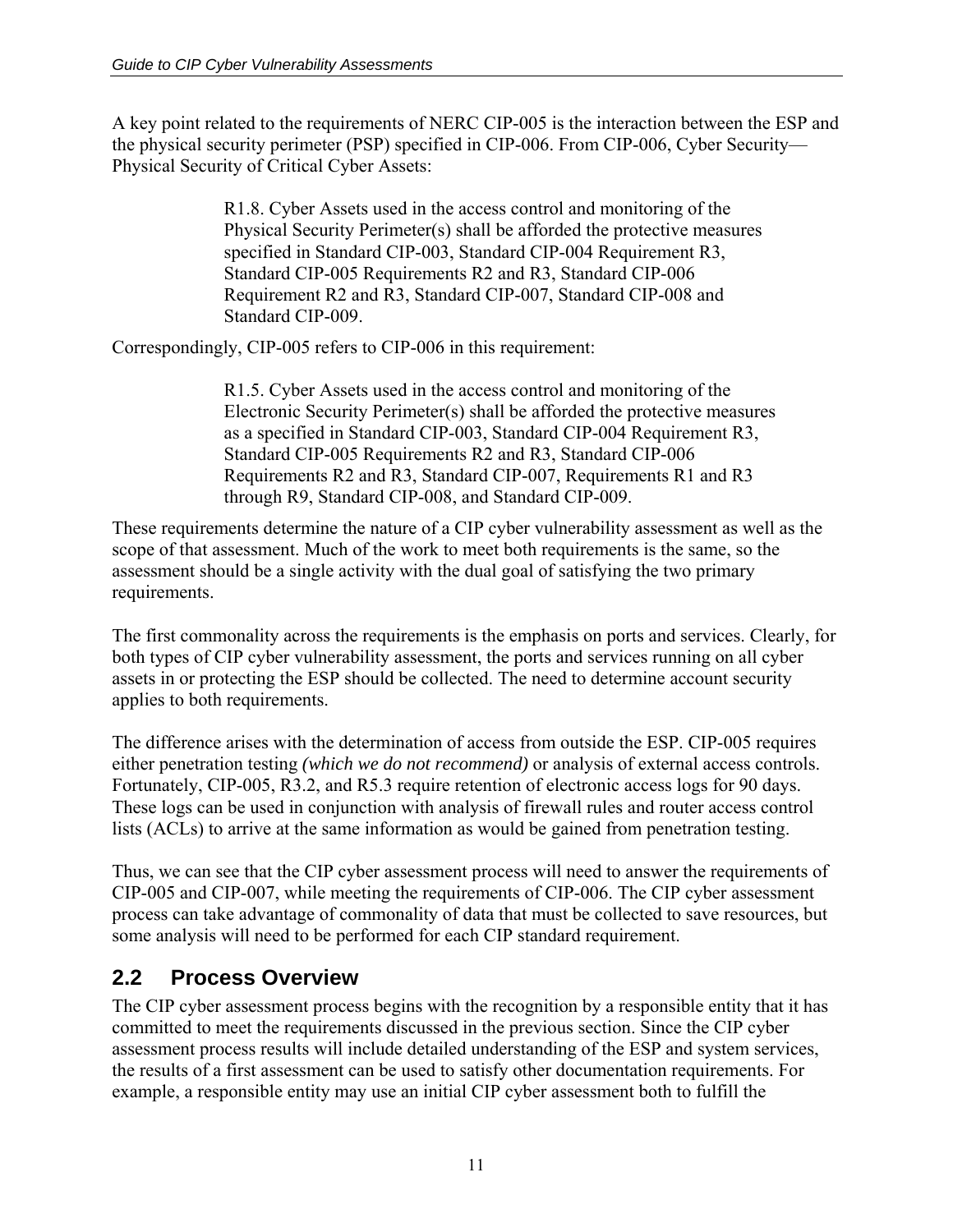<span id="page-11-0"></span>requirement for that assessment as well as the initial requirement for documentation about the ESP (CIP-005, R1.6).

Steps in the assessment process include—

- 1. Planning for the assessment.
- 2. Conducting the assessment.
- 3. Reporting the results.
- 4. Planning mitigation once the report is accepted.

#### **2.2.1 Planning Overview**

A CIP cyber assessment must be completed according to the prescribed steps. The assessment team must plan the assessment in close collaboration with the operations and engineering personnel at the responsible entity. Careful, collaborative planning is essential.

The assessment activity will require more resources than just the assessment team. System and network administration personnel must support the assessment by providing data and access. This can be a stress on key personnel, especially in conjunction with other audits, assessments, system changes, or other activity.

The assessment should be scheduled for when operational stresses do not complicate the situation. For example, some regions have bad weather that causes outages during certain seasons. Adding the stress of an assessment to the stresses of responding to outages will cause problems for the operations and engineering personnel who must work with the assessment.

The assessment team will need to consider the following questions regarding the scope of the effort:

- How long will it take?
- How many assessors will be required?
- How will data be collected?
- Who will collect the data?
- How many systems will be assessed at how many locations?

All these questions must be answered to plan the assessment.

#### **2.2.2 Planning Process**

Initially, the planning process will determine scope. Next, the planning process will determine performance requirements, estimate resources and travel costs, develop the project plan and rules of engagement, and identify team members.

#### **2.2.2.1 Understanding Roles and Responsibilities**

Although team identification is the last step in the planning process, understanding team roles and responsibilities is necessary from the beginning of the planning process. Team identification is the assignment of specific individuals to team roles based on knowledge and skills. The roles should be known from the start of planning.

Ideally, an assessment organization can draw upon a diverse set of people and skills to form assessment teams that best fit the requirements of a particular assessment. In the case of CIP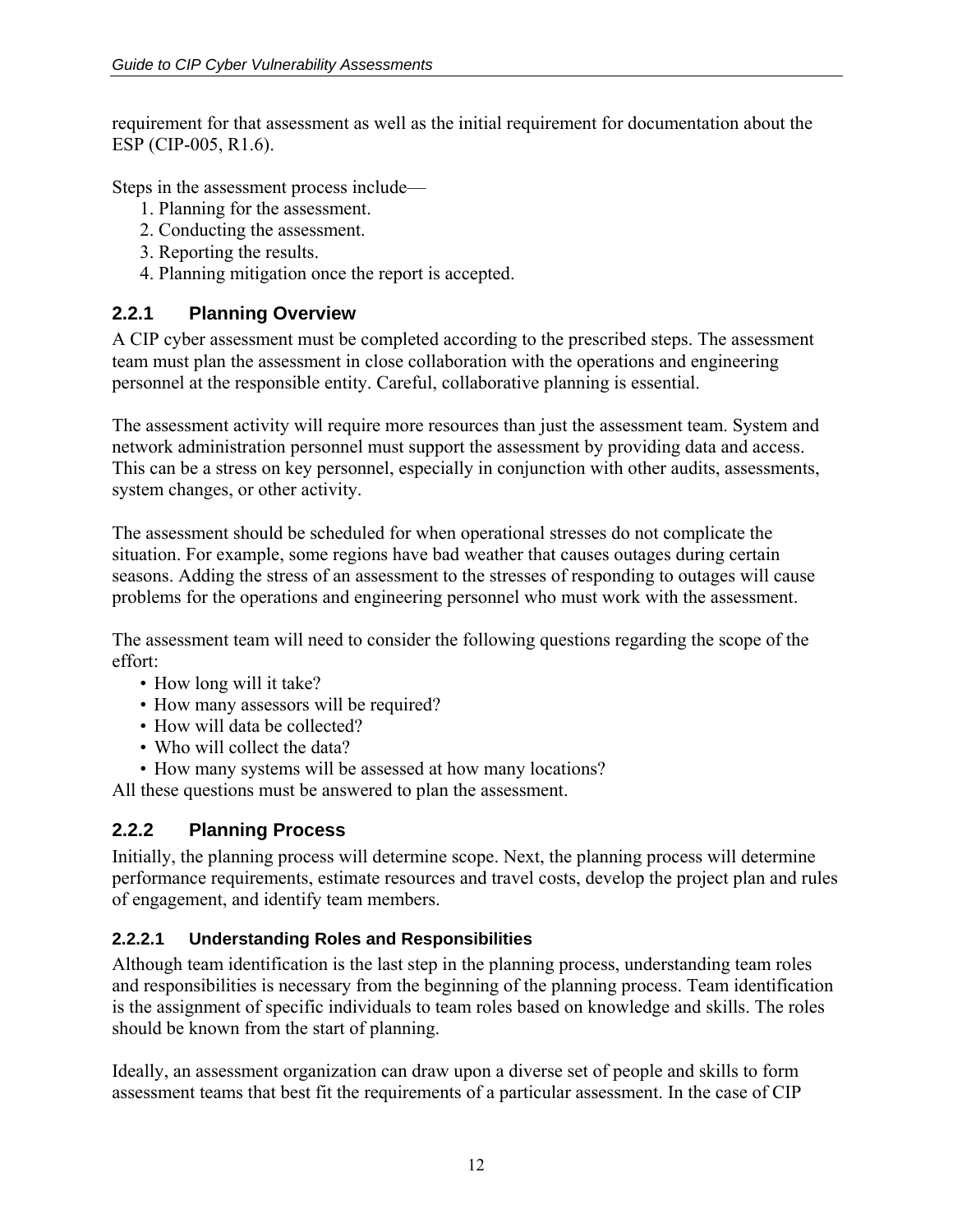<span id="page-12-0"></span>cyber vulnerability assessments, the assessment organization needs access to the skills of information technology assessors, control systems engineers, and physical security assessors. (See Section 2.2.2.7 for further details on team identification.)

#### **2.2.2.2 Determining Scope**

As stated above, the first planning step is to determine the assessment scope. The team leader will work with the assessment customer to identify systems and facilities to be assessed. The assessment team may be asked to perform a complete CIP cyber vulnerability assessment of all critical cyber assets; or the assessment could be distributed among multiple assessment teams. The complete set of critical cyber assets will include control centers, generation plants, substations, and remote access points, such as power broker offices.

The numbers and types of critical cyber assets and applications that execute on those cyber assets determine the scope of the assessment project. The size of the ESP will affect the scope as well; larger enclaves imply more complex internal network infrastructure requiring more assessment. The number of ESPs and communication paths between them are important to determining the scope.

#### **2.2.2.3 Planning Performance Requirements**

The second planning step is to determine the performance requirements. The number of ESPs and communication paths between them are important to determining performance requirements. Another factor is the number and physical dispersal of locations of critical cyber assets.

#### **2.2.2.4 Estimating Resources**

The third planning step is to estimate the resources required. The planning tools supplied with this guide can help in estimating the resources.

#### **2.2.2.5 Estimating Travel Costs**

Travel is a given in performing CIP cyber vulnerability assessments. If the assessment organization is based in the same location as the responsible entity, the travel costs will be limited to trips to outlying locations, such as alternate control centers, generation plants, and substations. More likely, the assessment organization is based far enough away from the responsible entity that travel, lodging, and food costs can be significant contributors to the total cost of the assessment.

#### **2.2.2.6 Writing the Project Plan**

Conducting the assessment will require a careful coordination of resources and access to critical cyber assets to balance the needs of the assessment against the operational requirements of the responsible entity. A project plan that includes all necessary actions of all the participants in a schedule is necessary for the safe execution of the assessment.

#### **2.2.2.7 Determining Rules of Engagement**

Cyber security assessments can be limited to paper exercises, but the CIP cyber vulnerability assessment inherently involves active engagement. The assessors must either access or watch others access critical cyber assets within the responsible entity's control systems. The assessment team leader must work with his/her counterpart in the responsible entity to develop rules for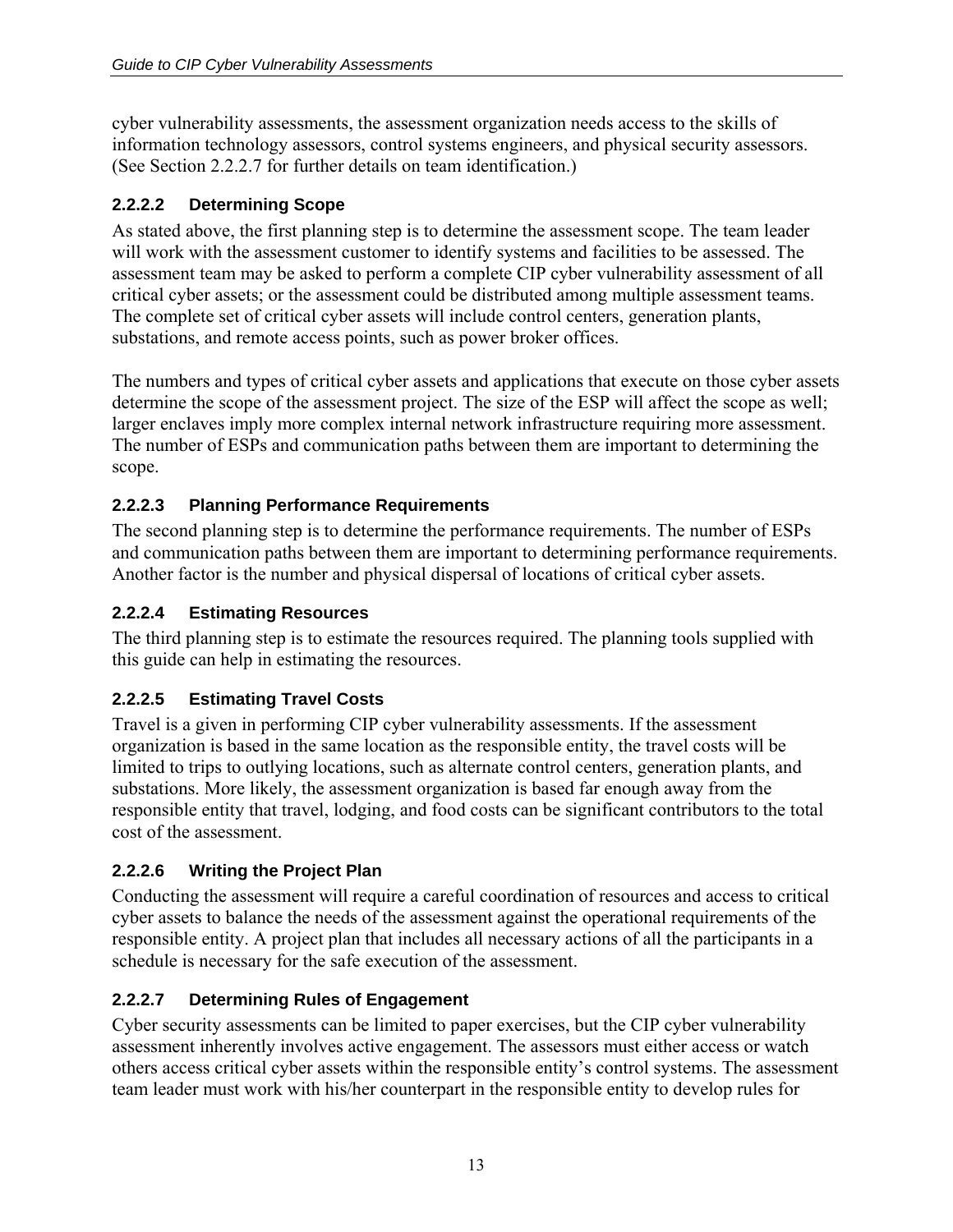<span id="page-13-0"></span>activities that protect the operation of the responsible entity and limit the liability of the assessment team.

The rules of engagement should include direction about what activities may take place in which systems of the responsible entity, and who may perform those activities.

The rules of engagement cover decisions on whether activities take place within the primary active control system, a secondary control system, or an off-line test system. The safest solution is to avoid any active measures in the primary active control system. Passive activities, such as network sniffing, may be allowed if all parties agree. Credible substitutes for the active control system can include a backup or secondary control system, a testing network, or stand-alone systems. All substitutes must be compared to the active systems to ensure that they are identical in operation.

The assessment team and the responsible entity must agree on who will have the "hands on the keyboard" during access to active control systems. The safest choice is for the responsible entity personnel to perform all actions within the active control system, providing the "hands on the keyboard" at the direction of the assessment team.

#### **2.2.2.8 Team Identification**

The last step in the planning process is team identification. The assessment team leader should have all the knowledge necessary to pick the best people for the team. (Also see section 2.2.2.1.) The scope, performance objectives, resource requirements, travel, project plan, and rules of engagement should all inform the decision of whom to pick. Just as significant is the need to pick a team that is as diverse as possible. A team of nearly uniform composition will all see the same vulnerabilities. A diverse team, even at the cost of specific technical expertise, will discover more vulnerabilities.

#### **Team Members and Responsibilities**

Team Leader—The first role to be filled, the leader will do the following:

- Perform or supervise all assessment planning.
- Lead the team during the assessment.
- Manage any changes necessary during assessment.
- Ensure that the results are reported.

• Ensure that the responsible entity gets all needed support during mitigation planning. The team leader must have both managerial skills and technical skills. In some cases, the assessment organization may need to split the team leader role into two parts: project management and technical management.

Team Members—There will be one or more. They will do the following:

- Perform the technical assessment tasks.
- Report their results.
- Support mitigation planning if called upon to do so.

Team members are assigned during team identification unless the team leader needs specialized expertise during planning.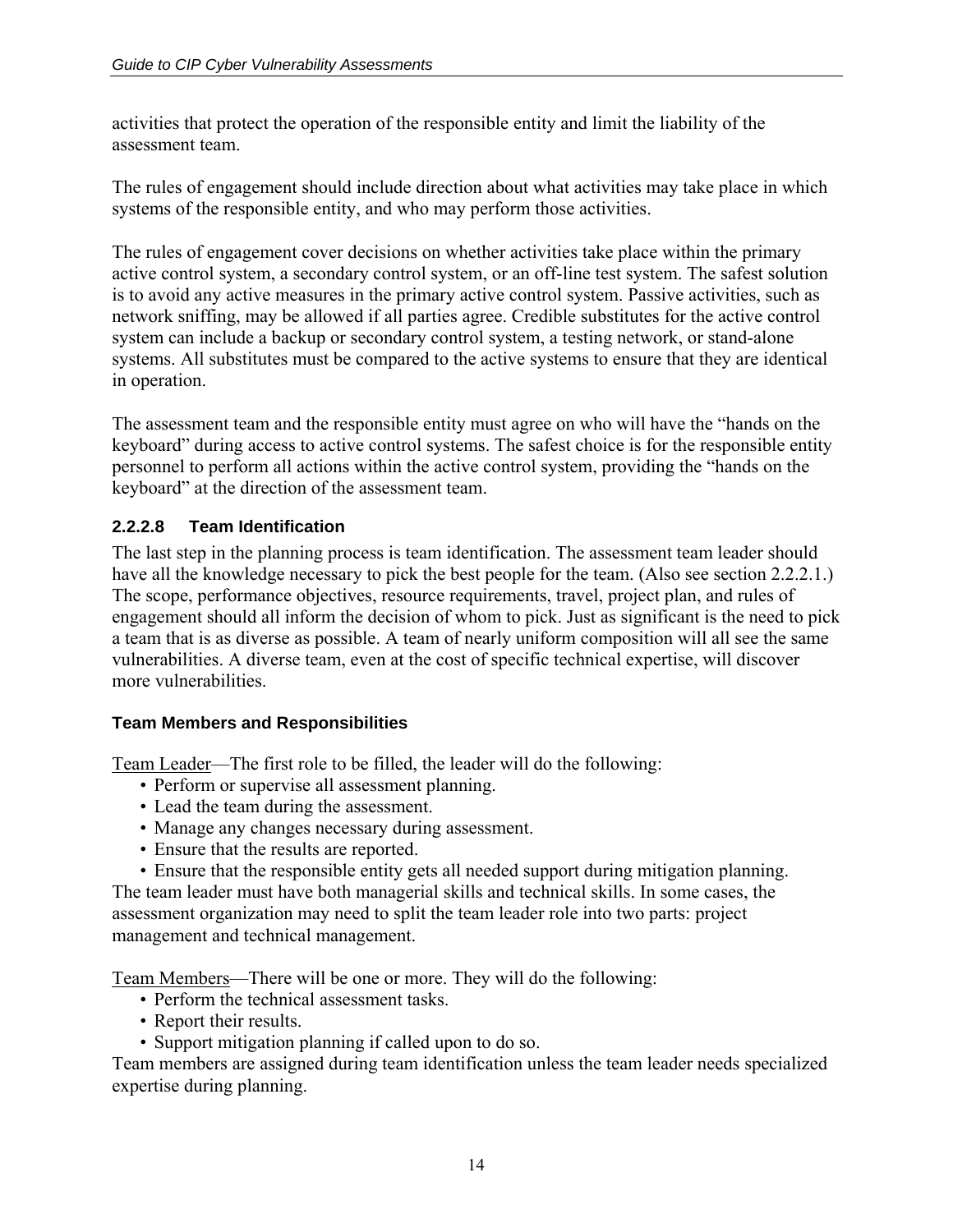<span id="page-14-0"></span>Report writer—There will be one or more. The report writer can also play another role in the assessment team, such as team leader or member. The report writer(s) will do the following:

- Collect and edit team contributions to the report.
- Produce the assessment report.

#### **2.2.2.9 Planning Tools**

We have provided two tools to help planning (not including sections 3 and 4 of this guide). The first tool is a Microsoft Excel-format spreadsheet, <CIP\_CyberAssessmentPlanningList.xls>. The second tool is a Microsoft Project plan,  $\leq$ CIP\_CyberAssessmentPlan.mpp $\geq$ .

An assessor may want to use one or both in planning an assessment.

**Assessment Planning Spreadsheet.** The spreadsheet follows the task structure and descriptions noted in Section 3. Each row of the spreadsheet corresponds to a task in the Work Breakdown Structure (WBS) in Section 3. Column headings include—

- WBS number
- Assessment (CIP-007 or CIP-005) that the task addresses.
- Work location for a given task.
- Task name.
- Estimated number of person-hours to accomplish the task.
- Estimated elapsed time to accomplish the task.
- Number of instances of the work described in the task.
- Task assignment/Human resource (who can do the task).
- Task dependencies.
- Required utility assets.
- Calculated estimate of total person-hours.

Several ideas in the spreadsheet need explanation. First, the spreadsheet does not include all of the WBS subtask levels; there are subtask levels 1.1.1 through 1.1.9 but no rows for task levels 1.1 or 1.

Secondly, the spreadsheet includes sample WBS structures for one control center, one generation plant, and two types of substations. Most responsible entities have more than one control center, with at least a backup control center. Some responsible entities split control among more than one control center. Not all responsible entities have generation critical assets, but if they have any, they may have more than one.

Substations within responsible entities are rarely standardized, so the assessor will have to plan for different substation types. The spreadsheet has a start at that planning requirement with two substation types.

The spreadsheet has two time columns: 1) actual hands-on person-hours and 2) elapsed time for the activity. In certain cases, assessment activities involve simple setup and execution of computer programs that can take a long time to complete. In those cases, person-hour time is short, but the elapsed time can be long.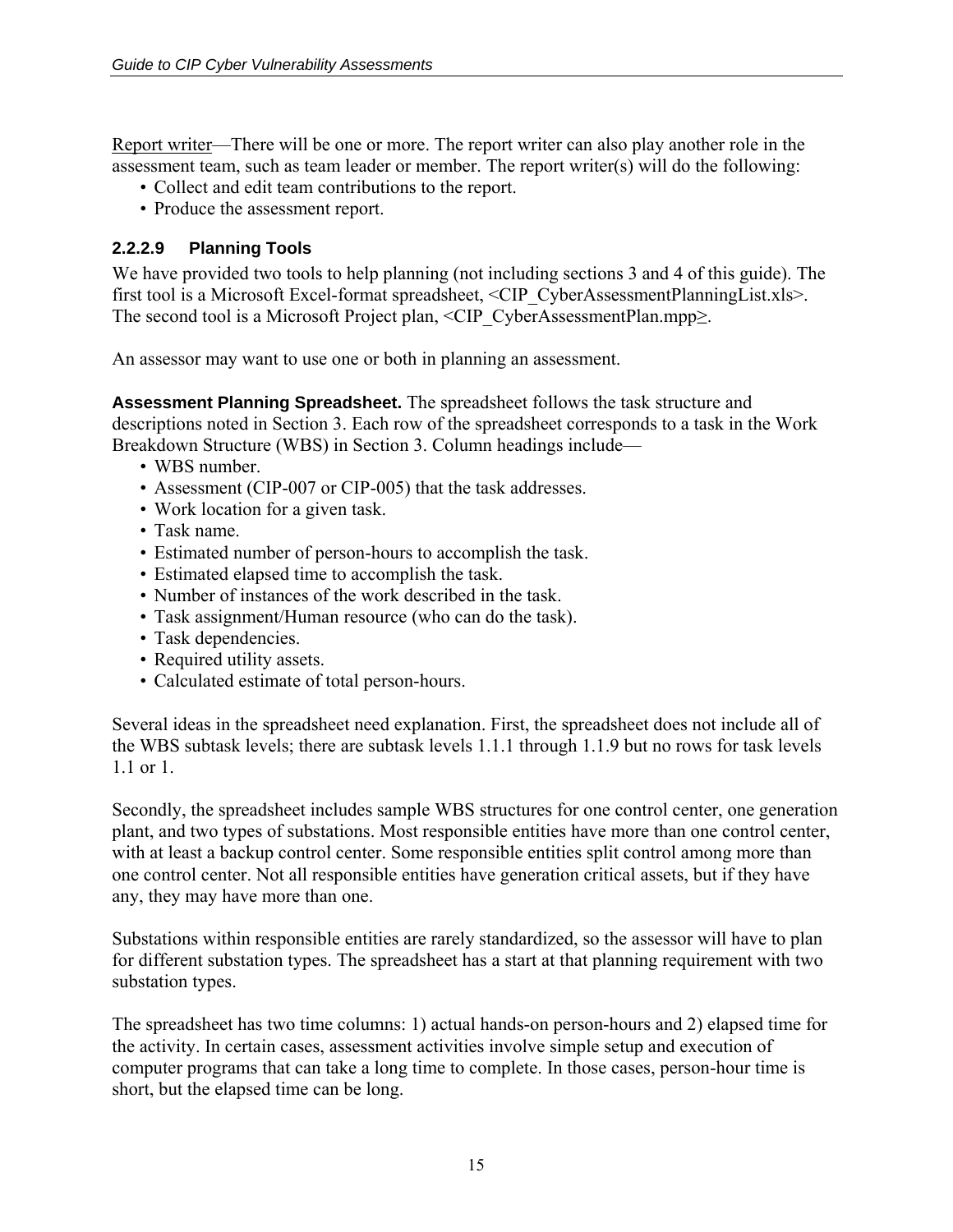The Task assignment/Human resource column was an early attempt to show the skill set required. The assessment on which this spreadsheet is based included resources from Sandia National Laboratories such as the assessors, a utility, and a university computer engineering graduate school.

*Assessor* means that only someone with the skills expected of a security assessment organization can perform the work. *Utility* implies that responsible entity system and network administrators will have the necessary skills to perform the task. Any implies that any of the three types could perform the work, including computer science and computer engineering graduate students who have not performed assessments and have no knowledge of the utility networks and computers. The spreadsheet user must understand the technical skills of their personnel resources in order to plan.

The dependencies column shows how tasks depend upon other tasks being completed.

The requirements column indicates what special resources from the responsible entity are required for the successful completion of the task. In most cases, the requirements imply a level of access. A responsible entity may choose to provide credentials for that level of access to the assessor; however, we recommend that the responsible entity reserve access to their own personnel.

Table 2.1 describes each resource that the responsible entity must provide.

| <b>Requirements Name</b>                                                       | <b>Description</b>                                                                                                                                         |
|--------------------------------------------------------------------------------|------------------------------------------------------------------------------------------------------------------------------------------------------------|
| <b>CC Local Admin</b>                                                          | Local administrator on a particular host or host(s) within the control                                                                                     |
|                                                                                | center(s)                                                                                                                                                  |
| <b>CC Test Network</b>                                                         | Test network separate from the operational control center network with<br>systems that duplicate operational systems                                       |
| <b>CC Network Admin</b>                                                        | Network administrator on the control center network. Examples: Domain<br>administrator in a Microsoft network or                                           |
| <b>CC Network Eqpmt Admin</b>                                                  | Administrator for network equipment, such as routers, firewalls, and<br>switches                                                                           |
| <b>Gen Local Admin</b>                                                         | Local administrator on a particular host or host(s) at a generation plant<br>to be assessed                                                                |
| <b>Gen Network Admin</b>                                                       | Network administrator on the control center network. Examples: Domain<br>administrator in a Microsoft network or                                           |
| <b>Gen Test Network</b>                                                        | Test network separate from the distributed control system (DCS) of the<br>generation plant with systems that duplicate operational systems from<br>the DCS |
| <b>Gen Network Eqpmt Admin</b>                                                 | Administrator for network equipment, such as routers, firewalls, and<br>switches                                                                           |
| <b>Substation Engineer</b><br>$\cdots$<br>$\sim$ $\sim$<br>$\sim$ 1.000 $\sim$ | Engineer responsible for the design and maintenance of a substation<br>and its control system equipment                                                    |

**Table 2.1 Responsible Entity Required Resources**

CC—control center; Admin—administrator; Gen—general; Eqpmt—equipment.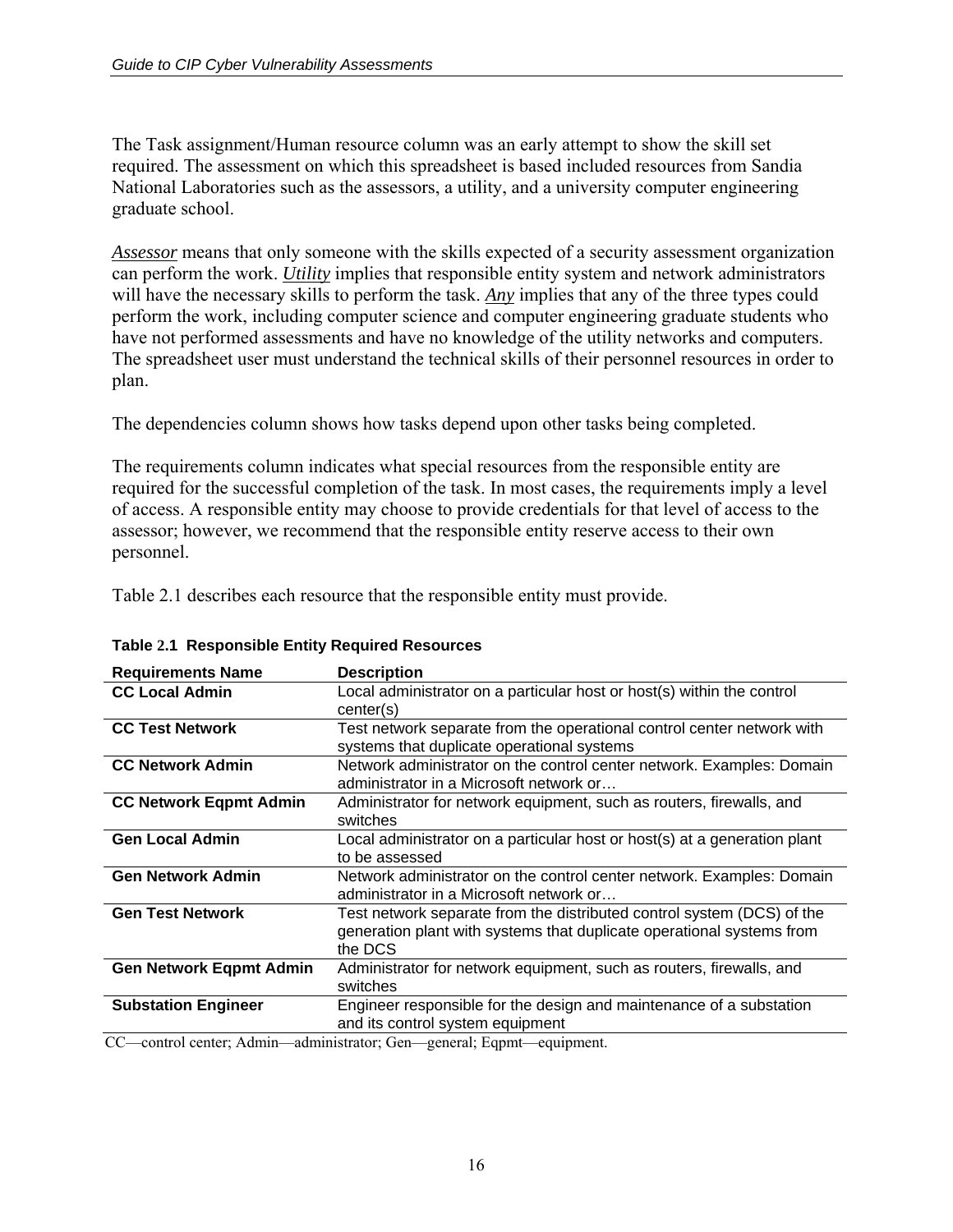<span id="page-16-0"></span>**Assessment Planning Project Plan.** This tool is a Microsoft Project file that captures the tasks in the spreadsheet. Some dependencies have been included, and there are placeholders for some resources. Users must add tasks to reflect the assets of the responsible entity, modify the dependencies to fit with additional tasks, and modify the resources to reflect the reality of their situation.

## **2.3 Conducting the Assessment**

Conducting the assessment means carrying out the assessment plan. As in warfare, no plan survives contact with the enemy. Therefore, our plan will not survive intact once the actual assessment begins. Unexpected events will occur, such as last minute changes in personnel, personnel availability, and times of access to various locations. These unexpected events will arise from circumstances beyond anyone's control, from communication failures, and from changed direction within the leadership team of the responsible entity. The assessment team leader will need to adapt the plan, reschedule tasks, and reallocate resources to fit reality.

The assessment team leader should try to maintain task integrity within the plan to ensure no conflict with the operations of the responsible entity. Tasks may be rescheduled, but they should not be further subdivided such that the active engagement period becomes longer or more fragmented.

Although tasks are distinct within the project, the assessment team leader needs to ensure tasks are conducted, not by project order, but in the order that is most logical and causes the least operational disruption. The services check and account check for each critical cyber asset should take place simultaneously, to minimize the time of access to the asset. Even though the external services check needs to supplement the internal, these services do not have to take place at the same time. Instead, internal and external activities can be done separately while checking regularly to ensure the platform has not changed.

## **2.4 Reporting the Results**

The assessor's key goal in reporting the results is to provide actionable information. The responsible entity has the requirement within CIP standards to present a document that contains the following:

- Description of the vulnerability assessment process.
- Documentation of the assessment results.
- Action plan to remediate or mitigate vulnerabilities.
- Execution status of that action plan.

All but the last item are in or derived from the assessment report.

The assessment report should include a full description of the assessment process. This can be derived from the assessment plan, but the description must include enough specific technical information so that the responsible entity can ask others to duplicate the results. Specific tools, methods, and techniques for the primary results need to be called out for future use. This section of the report must contain sufficient information to assure auditors that the assessment process fulfills CIP requirements.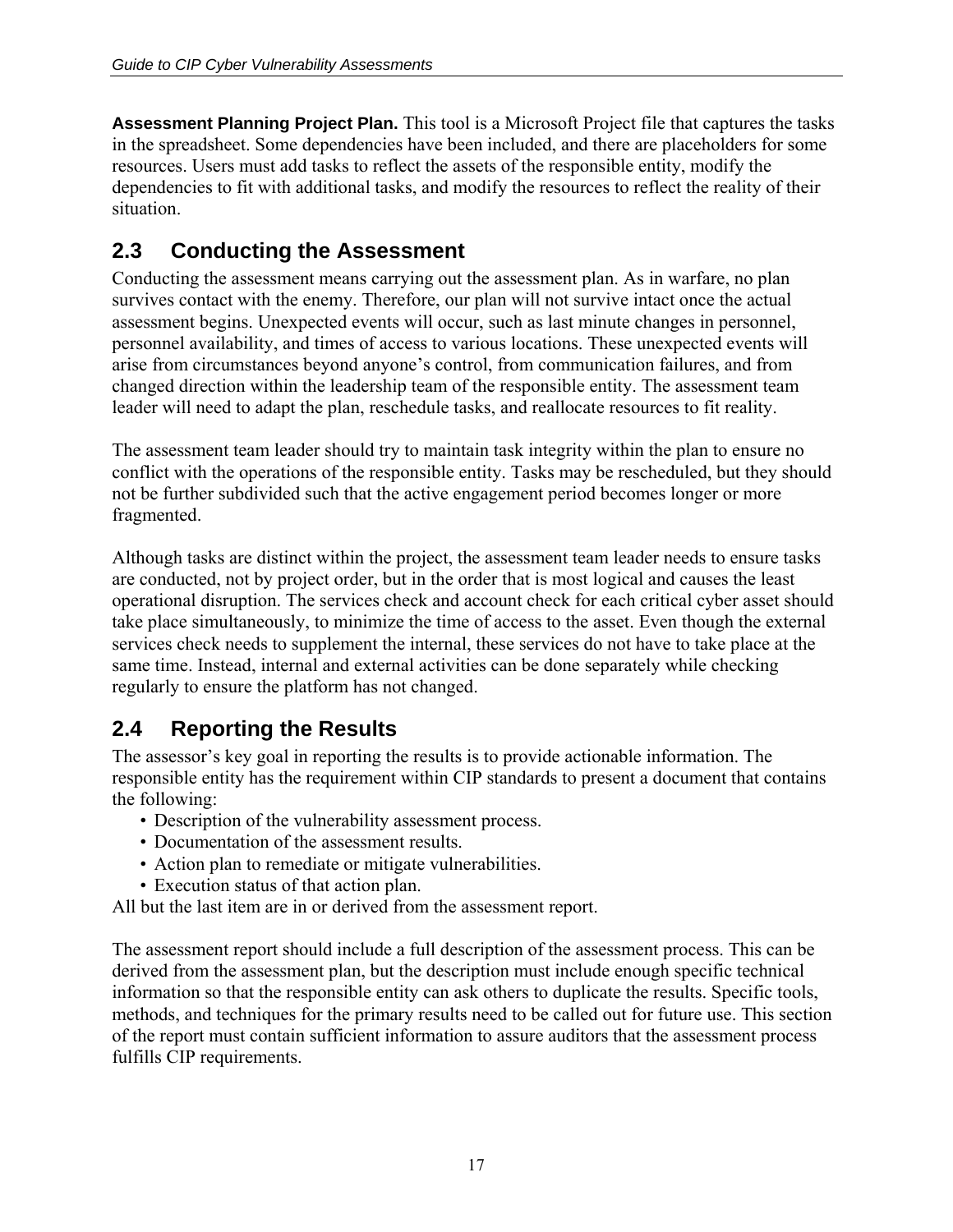<span id="page-17-0"></span>The assessment report should include all vulnerabilities found during the assessment. This seems obvious, but the key to making vulnerability reports useful is linking them to the assessment process and to all the circumstances that enable vulnerability.

Specific information collected with the tools, methods, and techniques needs to be recorded with those tools in the vulnerability report section of the assessment report. One unfortunate reality of security assessment is that the tool used today may not be available tomorrow. In such a case, a later assessor may not be able to determine—by using the same tool—whether a vulnerability still exists. However, the assessor can find an equivalent tool based on the report of the vulnerability and a description of the past tool.

The existence of a vulnerable service or outdated user login on a critical cyber asset does not constitute a vulnerability. The assessment report must show how a credible adversary can or cannot exploit that service or login as a vulnerability. This is particularly true in CIP cyber vulnerability assessments with inherent association to physical security. One example might be the use of a single login for all operators within the control center. On the surface, that appears to be a vulnerability. If the physical access controls of the control center prevent anyone other than operators from entering, those PSP components provide strong authentication. If a service running on a critical cyber asset is vulnerable, the report should include information about how an adversary would gain access to that service on that asset through the ESP. In both examples, the responsible entity can take action by choosing from a number of mitigation strategies and by ensuring mission performance.

## **2.5 Planning the Mitigation**

There is no point to any assessment—and particularly a security assessment—unless the owner of the assessment target uses the information provided in the assessment. Assessors must provide enough information to the owner of the assessment target to make an informed choice of mitigation strategies. Assessors should not get deeply involved in planning and executing the mitigation because they may lose perspective and objectivity. However, assessors can make general recommendations. The assessors should also be available to the mitigation planning team as an information resource and critical feedback source.

## **3 Detailed Task Descriptions**

A CIP cyber vulnerability assessment will draw on both human and technology resources to perform the assessment within the project constraints. Human resources include—

- Security analysts from the responsible entity.
- The assessment organization.
- Any third-parties.

Technology resources include—

- Tools and techniques that are the industry standard.
- Tools unique to the assessment organization.

For some purposes, the human resources are interchangeable. However, some tasks may require re-definition or interpretation during execution and would be better performed by analysts with the experience to do that function. Some tasks may require considerable time on-site at the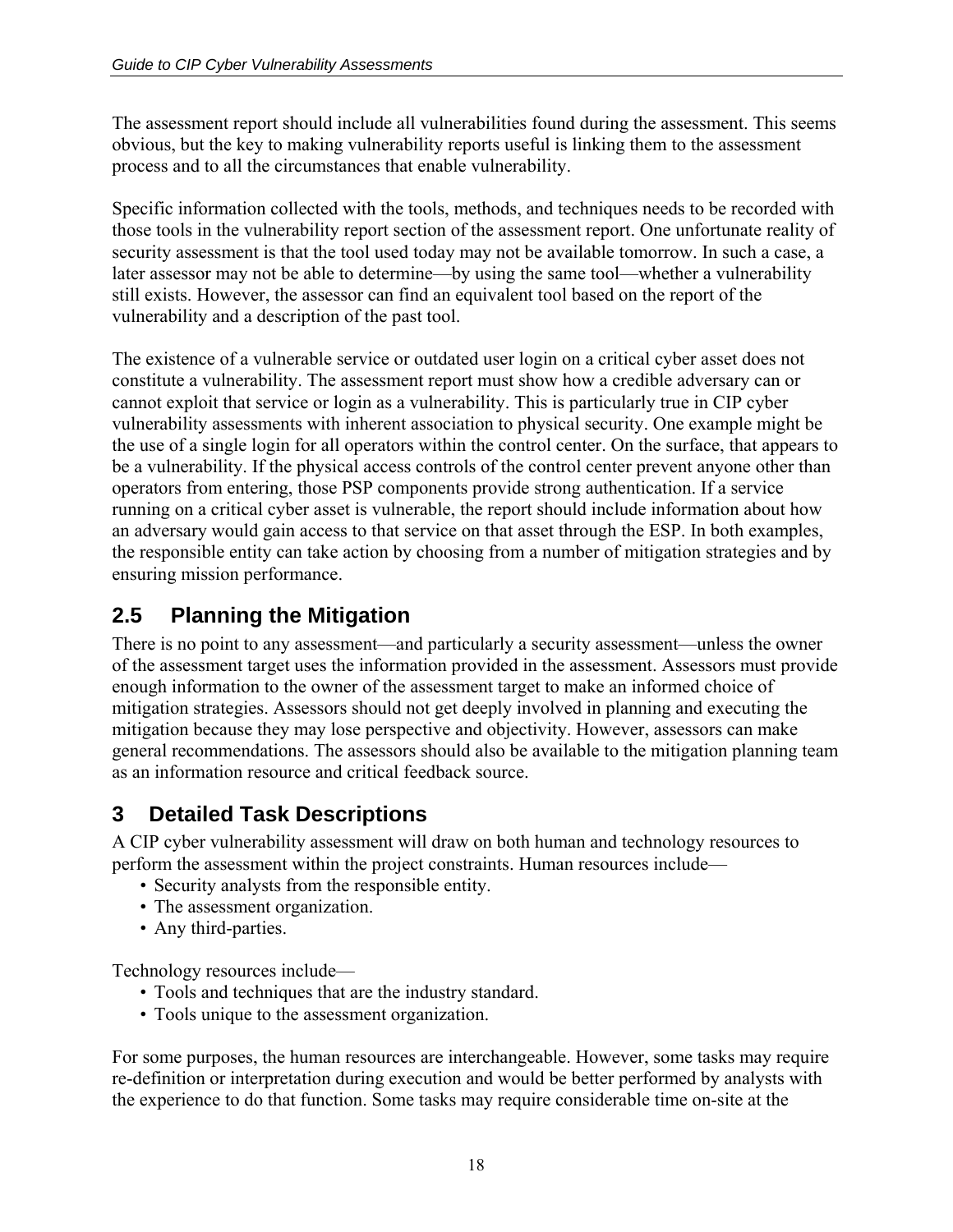<span id="page-18-0"></span>responsible entity and would be better performed by their own security analysts and confirmed by the assessors. Some tasks may require access to a particular software system in a controlled environment in an off-line mode.

## **3.1 CIP-007 Critical Cyber Assets Vulnerability Assessment**

CIP-007 calls for a cyber vulnerability assessment of all cyber assets within the ESP, including—

- A document identifying the vulnerability assessment process (e.g., this document).
- A review to verify that only the ports and services required for operation of the cyber assets within the ESP are enabled.
- A review of controls for default accounts.
- Documentation of the results.
- Mitigation plan and mitigation status.

#### *Assumptions*

Certain assumptions had to be made to develop the plan for this assessment:

- The control center scope is usually well known.
- The generation plan scope is less known. While the responsible entity may have determined that generation assets are critical per the CIP-002 standard, the cyber assets critical to control those generation assets are usually not well known.
- The substation plan scope is less known. While the responsible entity may have determined that certain substation assets are critical per the CIP-002 standard, the cyber assets critical to the control of those substation assets are usually not well known.
- There are at least two different substation architectures (seen during the scoping visit), with an unknown number of critical cyber assets within each architecture.

#### **3.1.1 Control Center**

Control centers are the first part of the responsible entity required to comply with the CIP standards, and they have usually identified their critical cyber assets. There may be network equipment that is not on the current list; however, that will make a minimal difference. Every control center will have unique characteristics that make each assessment different.

#### **3.1.1.1 Application Platform Services Check**

This task is a simple check of the relevant configuration of the application platform operating system. For Microsoft operating systems, Windows registry settings and network status confirm the services that are exposed. In Unix-like operating systems, the daemons and init scripts, along with a network status, should show the services. Each platform check is simple, but the number of platforms can make this task costly. Various commercial and open source tools can greatly aid this check, sometimes in combination with the account check. The technical requirements are within the capability of any team member, given the right procedures. Although any of the security analysts on the team could perform these tasks, they will require support from someone with the correct access rights from the responsible entity's control center administrators. Alternately, the assessors could develop the procedure and let a control center administrator do the actual collection, saving time for the assessors and administrator. This latter course will require confirmation by the assessors through spot checks. If the spot checks turn up discrepancies, then the check will need to be performed on all application platforms.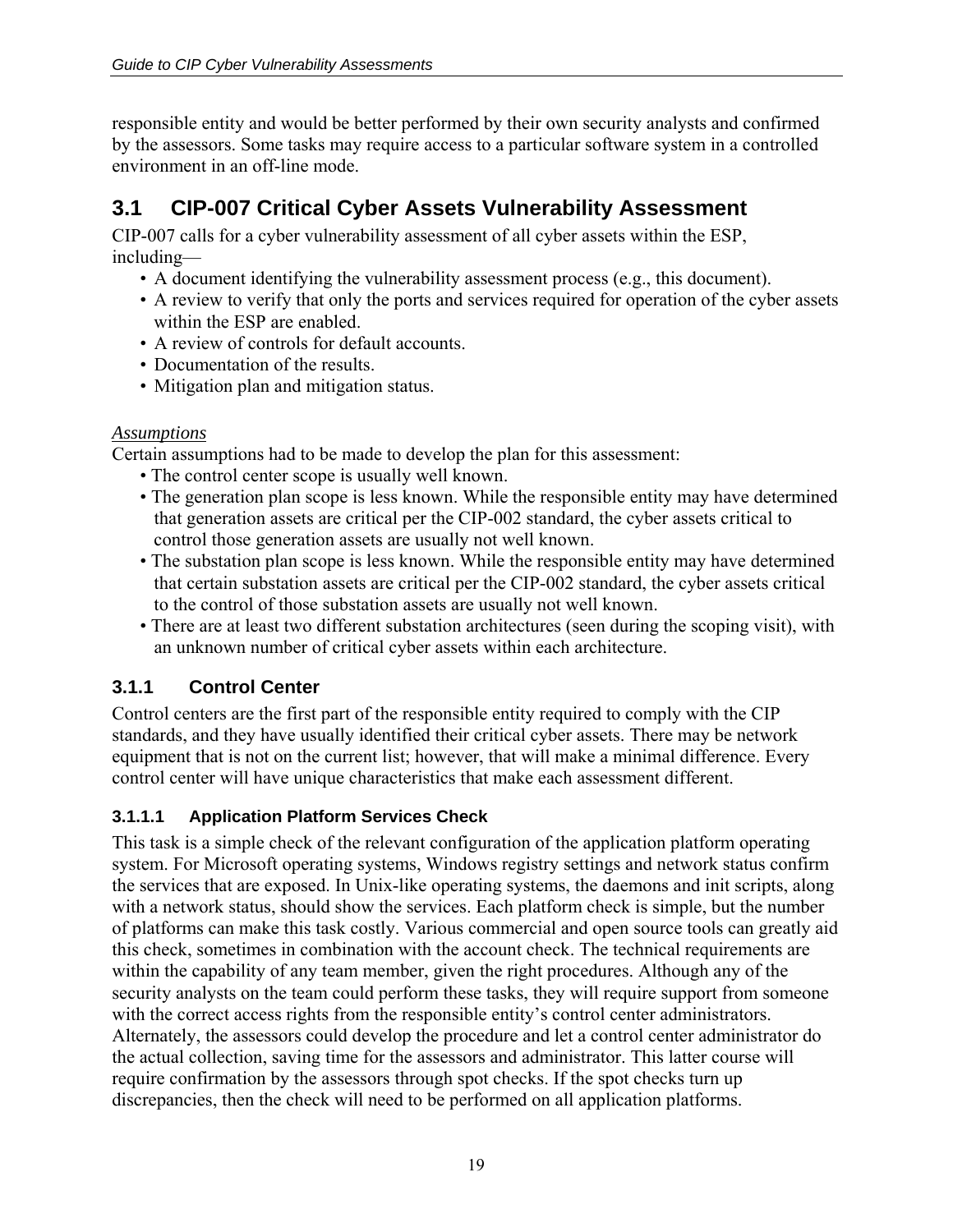#### <span id="page-19-0"></span>**3.1.1.2 Application Platform External Scan**

Technically, this task is simple, but logistically, it can be more complex. The best choice for this task is to perform it on a test network against system images from the control center network. In that case, the assessors can safely use standard vulnerability scanning tools to examine copies of the operational systems. If that is not possible, the next best choice is to use a redundant or backup system and perform the check over a redundant or back-up network separate from the operational network. Because of the nature of scanning, the wall-clock time for this will be much greater than the effort time. Assessors can expect to scan one system per eight-hour period with no more than two hours of effort. This might also complicate the use of the testing network; after all, it exists for reasons other than the vulnerability assessment. Another issue with performing external scans is that some platforms may use a host-based firewall or communicate with other platforms solely through IPSec. In either case, the scan must be performed both with the security mechanism turned on and with the security mechanism turned off.

#### **3.1.1.3 Application Platform Account Check**

This task would be combined with the Application Platform Services Check. This addresses a specific requirement of the CIP to look for default accounts. The task would also look for easily guessed or cracked account security. Any of the team's security analysts could do this work. The assessment team would then confirm the work through spot checks.

#### **3.1.1.4 Network Account Check**

This task is the network (PDC/LDAP/Active Directory) equivalent of the platform account check. This work could be performed by any of the team members with the cooperation of the responsible entity's control center administrators.

#### **3.1.1.5 Network Server Services Check**

Some servers provide infrastructure upon which the critical control systems depend and are, therefore, critical cyber assets. Examples include the active directory servers and the DNS servers. This task is the same as the platform service check and, as such, can be performed by any team member.

#### **3.1.1.6 Network Server External Scan**

This task is similar to the platform external scan and should also be performed in the test network or other non-operational network. Technically, this is slightly more complex than a standard platform scan, but not complex enough to preclude performance by any security analyst on the team.

#### **3.1.1.7 Network Equipment Services Check**

This task is to switches and routers what the services check is to application platforms. This requires knowledge of network equipment configuration. Much of the configuration information obtained is also collected in the task described below in Section 3.2.1.1 (Collect Network Configurations); therefore, these tasks could be combined. This task would best be performed with responsible entity supervision if not done solely by their analysts since only they have access to obtain the configuration information.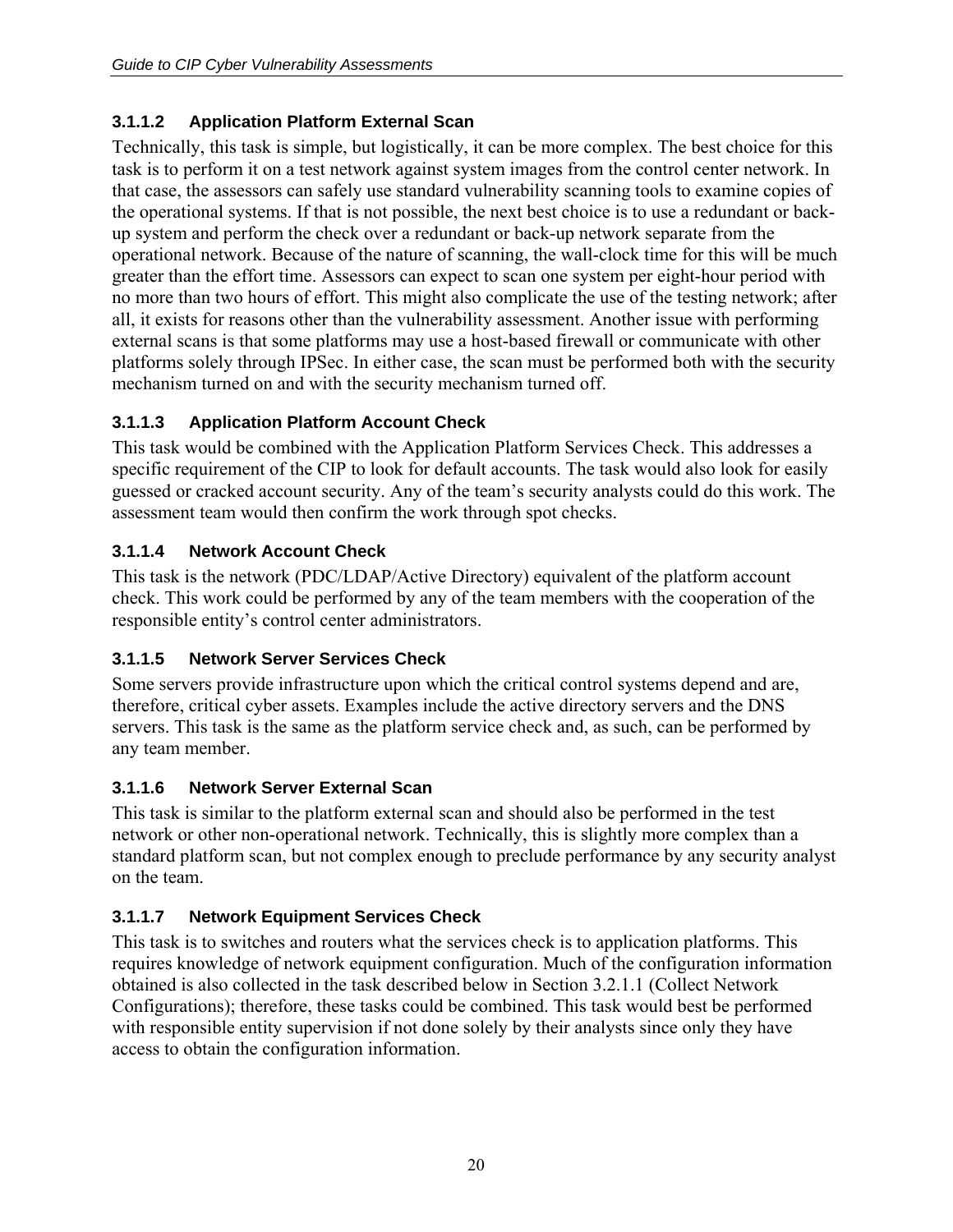#### <span id="page-20-0"></span>**3.1.1.8 Network Equipment External Scan**

This task is problematic unless the test network allows for the test of network equipment (switches and routers). If that is not possible, the assessment may have to rely solely on the services check for network equipment. If that is unacceptable to auditors, then the assessors may need to collect the configurations (as in the task described above in Section 3.1.1.7), install those configurations in identical equipment in an off-site test network, and conduct the scans.

If this can be performed on the test network, then any security analyst on the team will be able to perform it. Although this task has no more effort time than any other scan, the assessment team will need to allow considerably more wall-clock time; scans of routers and firewalls always take longer than application platforms, and assessors will need to scan each network interface of the equipment.

#### **3.1.1.9 Network Equipment Account Check**

This task will involve checking default and simple authentication mechanisms at the console interface, at any configuration service ports offered over the network (http, telnet, ssh), and SNMP MIBs (i.e., community strings). This should be within the capacity of all security analysts within the team, although the simplest way to do this would be through configuration information gathered in the task described above in Section 3.1.1.7.

#### **3.1.2 Generation**

This section of tasks refers to assessment performed in a separate ESP associated with a power generation plant.

#### *Assumptions*

The primary assumption in performing the CIP cyber vulnerability assessment of critical cyber assets at generation critical assets is that they are identified. For purposes of description, we will assume that there is a single generation critical asset (not necessarily a good assumption) and four different computer application platforms at that asset (not unreasonable). The assessment team leader will need to modify these tasks to suit the actual scope.

#### **3.1.2.1 Application Platform Services Check**

This task is a simple check of the relevant Windows registry settings, or Unix control files, or VMS startup files and network status to confirm the services that are exposed. It may require little or a lot of effort for each check depending upon the operating system of the application platform. Because of the flexibility required and the possible use of less-known operating systems, this is a task best performed by experienced security analysts with assistance from a local administrator.

#### **3.1.2.2 Application Platform External Scan**

Technically, this task is simple, but logistically, it is very complex. Generation critical assets infrequently have a test network and may not easily image systems to that network. If that is the case, then assessors will need to image operational systems and use standard vulnerability scanning tools to examine copies of the operational systems. If that is not possible, then the assessors would only be able to perform this if the generation asset is off-line, as it would be too dangerous to use those same tools on the operational systems. If the assessors can use a test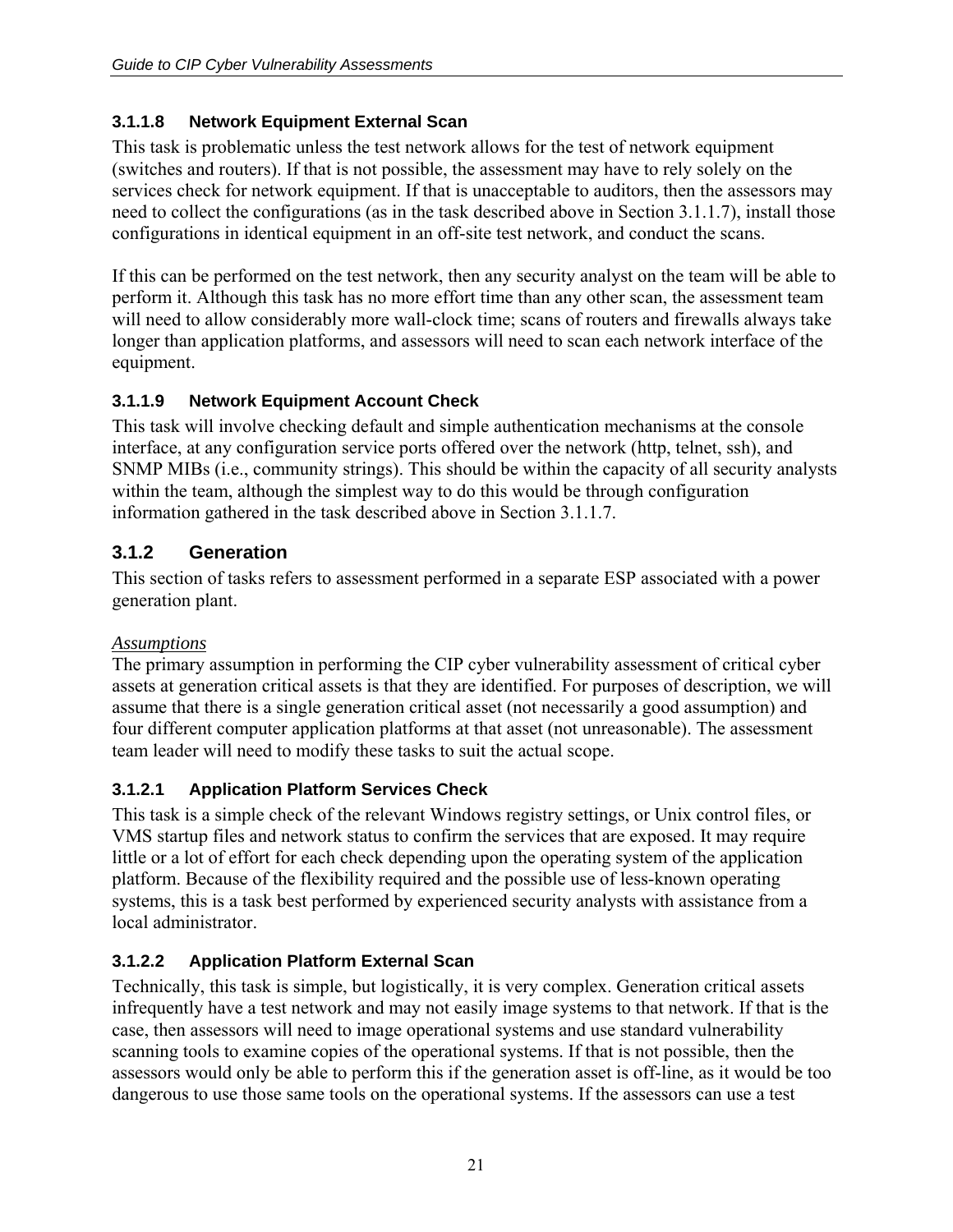<span id="page-21-0"></span>network, then this is well within the capability of any security analyst on the team. Because of the nature of scanning, the wall-clock time for this will be much greater than the effort time. Assessors should expect that they can scan one system per eight-hour period with no more than two hours of effort. This might also complicate the use of any testing network; after all, it exists for reasons other than the vulnerability assessment.

#### **3.1.2.3 Application Platform Account Check**

This task would be combined with the application platform services check. This addresses a specific requirement of the CIP to look for default accounts. The task would also look for easily guessed or cracked account security. Again, since the nature of this task is uncertain, experienced security analysts should perform this work.

#### **3.1.2.4 Network Account Check**

This task is the network (PDC/LDAP/Active Directory) equivalent of the platform account check. An experienced security analyst should perform this with the cooperation of the generation network administrators.

#### **3.1.3 Network Server Services Check**

Some servers provide infrastructure upon which the critical generation systems depend and are, therefore, critical cyber assets. Examples include the active directory servers and the DNS servers. This task is the same as the platform service check and, as such, will require an experienced security analyst.

#### **3.1.3.1 Network Server External Scan**

This task is similar to the platform external scan and should also be performed in the test network. Technically, this is slightly more complex than a standard platform scan, and like that task, it will require the flexibility and expertise of an experienced security analyst.

#### **3.1.3.2 Network Equipment Services Check**

This task is to switches and routers what the services check is to application platforms. This requires knowledge of network equipment configuration. Much of the configuration information obtained is also collected in the task described below in Section 3.2.1.1 (Collect Network Configurations), so these could be combined. This task would best be performed with responsible entity supervision if not done solely by responsible entity analysts because only they have access to obtain the configuration information.

#### **3.1.3.3 Network Equipment External Scan**

This task is problematic unless there is a test network that allows for the test of network equipment (switches and routers). If that is not possible, the assessors may have to rely solely on the services check for network equipment. If that is unacceptable to auditors, then the assessors may need to collect the configurations (as in the task described above in Section 3.1.3.2), install those configurations in identical equipment in an off-site test network, and conduct the scans.

If it is possible to perform this on the test network, then any security analyst on the team will be able to perform it. Although this task has no more effort time than any other scan, assessors will need to allow considerably more wall-clock time; scans of routers and firewalls always take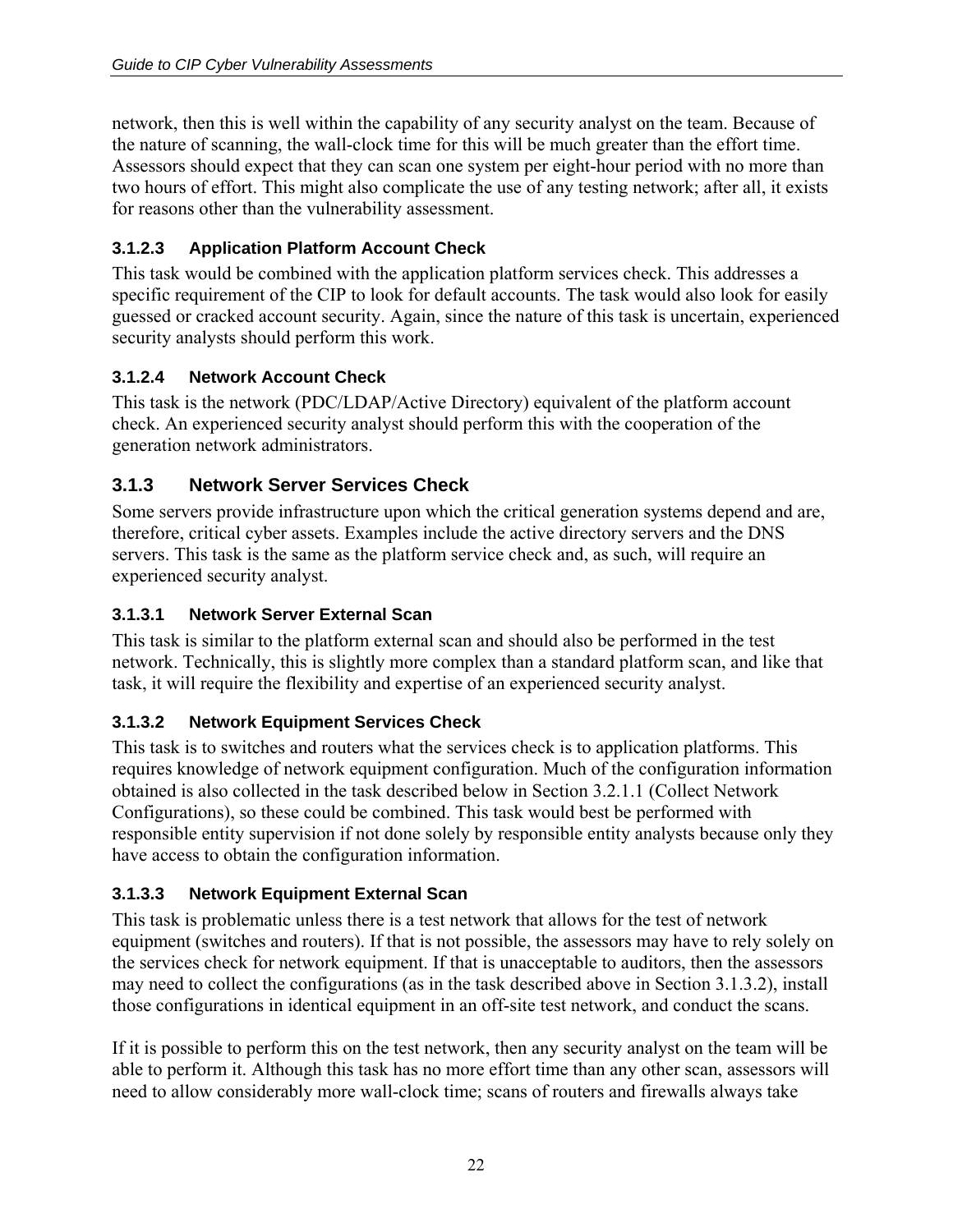<span id="page-22-0"></span>longer than application platforms, and the assessors will need to scan each network interface of the equipment.

#### **3.1.3.4 Network Equipment Account Check**

This task will involve checking default and simple authentication mechanisms at the console interface, at any configuration service ports offered over the network (http, telnet, ssh), and SNMP MIBs (i.e., community strings). This should be within the capacity of all security analysts within the team, although the simplest way to do this would be through configuration information gathered in the task described in Section 3.1.3.2.

#### **3.1.4 Substation Type A**

Assessors will likely discover that the responsible entity has more than one type of substation if one considers the cyber assets at the substations. This may be totally a factor of which company originally built that substation in the current climate of mergers and takeovers. However, the critical question is which substations are critical assets.

#### *Assumptions*

Substation critical cyber asset configurations are similar between critical asset substations of the same type. Thus, the assessment need only look at a single substation's critical cyber assets for each type of substation. There will be no more than four different critical cyber assets at this type of substation.

#### **3.1.4.1 Platform Inventory**

Determine what, if any, critical cyber assets are typically located at this type of substation.

#### **3.1.4.2 Platform Research**

Research the substation critical cyber assets to determine how to perform the services check, any scans, and account checks.

#### **3.1.4.3 Platform Services Check**

This task is highly dependent on the type of cyber asset at the substation. Most equipment has some method to obtain configuration information from a console port or other access. Fortunately, much of the equipment is likely to be from the same vendor. Because of the uncertainty, experienced security analysts should perform this task with responsible entity substation-engineer assistance.

#### **3.1.4.4 Platform External Scan**

This task is highly dependent on the type of cyber asset at the substation. Scanning might be wardialing or it might be network scanning. Again, because of the uncertainty, experienced security analysts should perform this task with the responsible entity security analyst and substation engineer assistance.

#### **3.1.4.5 Platform Account Check**

This task is highly dependent on the type of cyber asset at the substation. Many substation cyber assets will have no access control and, thus, no accounts. Because of the uncertainty, experienced security analysts should perform this task with utility substation engineer assistance.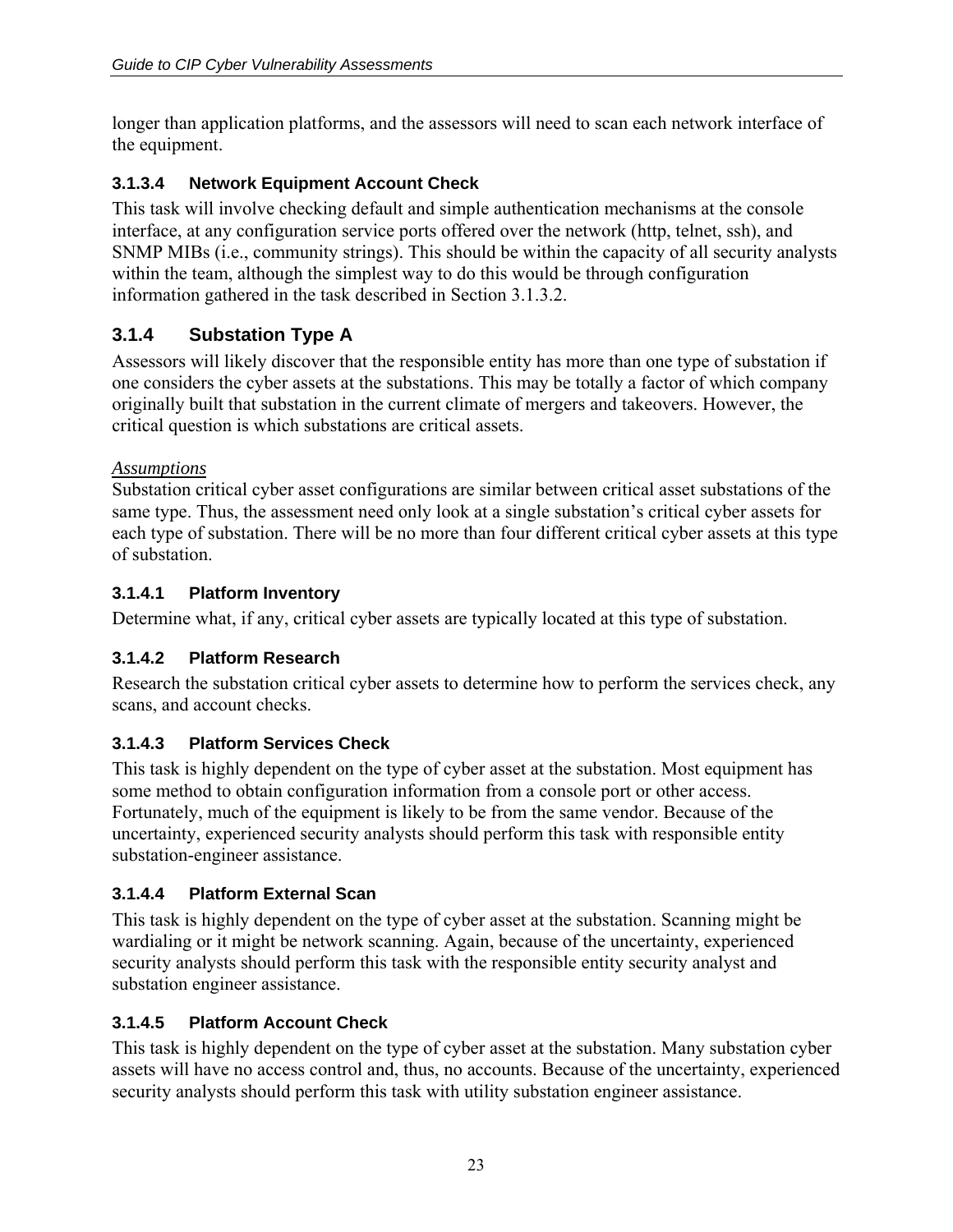#### <span id="page-23-0"></span>**3.1.5 Substation Type B**

This is a placeholder under the assumption of more than one type of substation. The tasks are identical to those for a Type A substation.

#### **3.1.6 Generate Report**

This task will assemble the information about all the critical cyber asset vulnerability assessments into a single report delivered to the responsible entity. The assessment team should perform this task.

## **3.2 CIP-005 Security Perimeter Cyber Vulnerability Assessment**

CIP-005 requires an annual cyber vulnerability assessment of the ESP. This should include—

- A document identifying the vulnerability assessment process (e.g., this document).
- A review to verify that only ports and services required for ESP operations are enabled.
- Discovery of all access points to the ESP.
- A review of controls for accounts, passwords, and community strings.
- Documentation of results, mitigation and progress.

Assessors should expect to find that responsible entities have many ESPs connected by various communication paths. Each ESP needs to be assessed separately and together with connected ESPs. Substation ESPs will not need major assessment because they will not be networks.

#### **3.2.1 Electronic Mapping**

#### **3.2.1.1 Control Center**

**Collect Network Configurations.** Much of this task overlaps the critical cyber assets vulnerability assessment. This information will be collected as text files. Assessors can parse these files manually, write scripts to parse them, or use an automated parsing tool, such as Sandia's ANTFARM (a passive network mapping tool). Assessors should keep in mind that network hardware configuration information can vary, even from the same vendor and model. Firewall rule sets and router ACLs are an implementation of a policy for authorized data flows crossing the ESP. This task will help fulfill requirements R4.2, R4.3, and R4.4. Any of the security analysts on the team can perform this task with the cooperation of the relevant network administrators.

**Collect Network Traffic Patterns**. This task will involve either simple network sniffing or collection of access log data from access control equipment, such as firewalls. Collecting network traffic patterns provides a picture of all data flows at the collection points.

Sniffing usually takes place at various points on the control center network. As that network is frequently simple, assessors should be able to limit the sniffing to the access points—the communications processors that connect to substations, ICCP DMZs, and a spot in the core network. Traffic captures can be collected and parsed by various commercial and open-source tools to depict, in part, the entire control center network and its connections. The sniffing portion of this task can be performed by any of the security analysts on the team and may not need to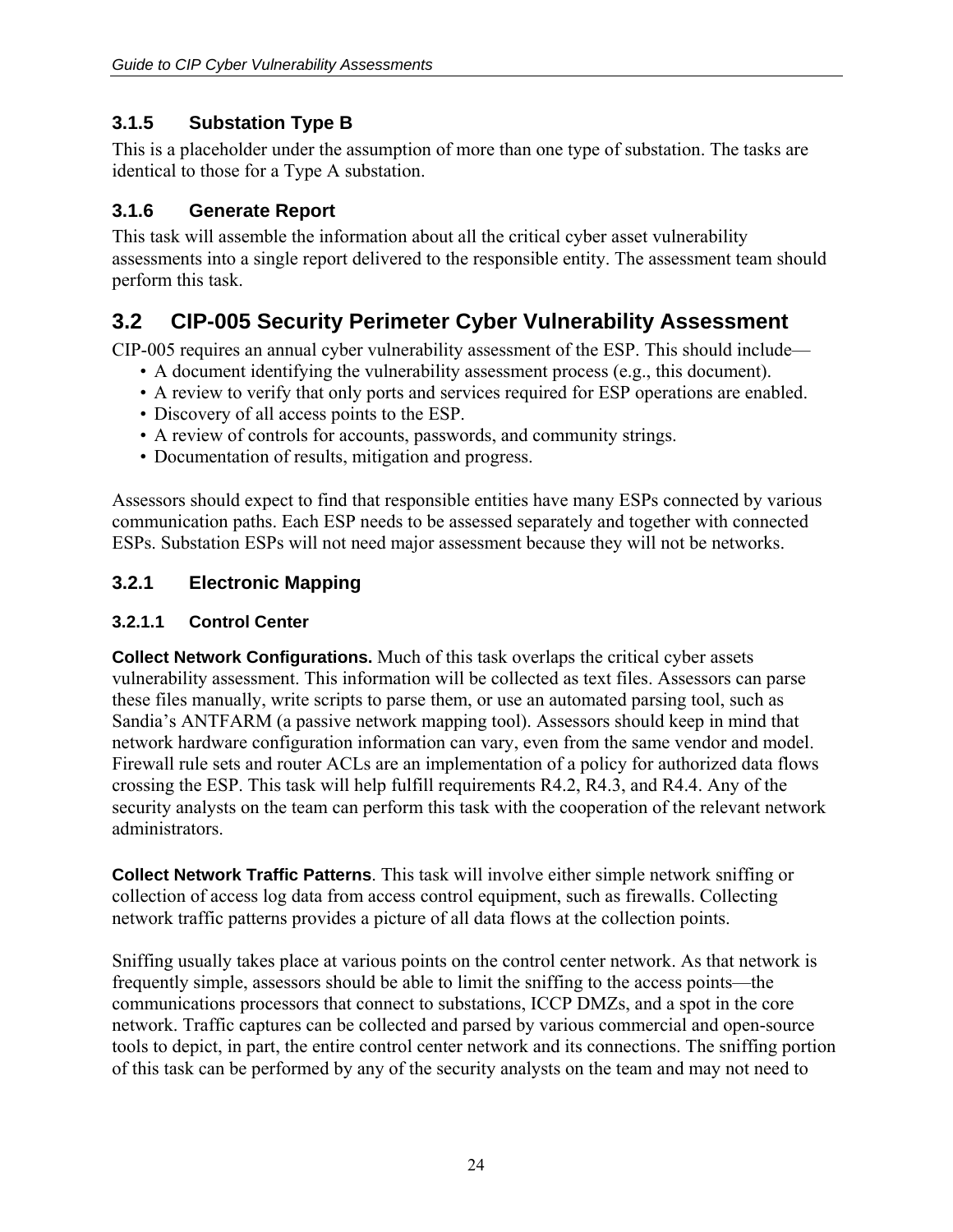<span id="page-24-0"></span>take place at all points at the same time. Sandia's ANTFARM system can also be used to process traffic captures.

Access log data from access control equipment should be kept for 90 days per CIP-005, so this data can be used to collect network traffic patterns at the access points to the ESP. Sandia's ANTFARM can process access logs to generate network maps.

**Verify Network Routing.** This is the only task in the control-center network mapping that involves an active component. Any active network mapping in this task should be performed with the permission of the control center network administrators if not by them. Passive network mapping tools, such as ANTFARM, sometimes requires route verification to help map the interconnections between networks. The two primary tools are traceroute and ping with routerecord. The results are parsed by the Ruby scripts into the ANTFARM database. This task can be performed by any security analyst on the team.

#### **3.2.1.2 Generation**

This subtask tree is identical to that of the control center.

#### **3.2.1.3 Create Network Maps**

Once the assessors have collected network traffic-pattern information, they can create network maps. These will serve two purposes: 1) discovery of all access points to the ESPs; and 2) to help understand the ESPs and network segments for comparison to the PSP. This task can be performed by any of the security analysts on the team.

#### **3.2.1.4 Determine Network Separation**

This task depends upon the network maps to determine what separation points exist within and external to the various ESPs. Since this involves analysis of the maps—and possible drilldown into any underlying database and inputs to that database—it should be performed by experienced network analysts.

#### **3.2.1.5 Determine Network Zones**

This task will involve assignment of the network segments into separate zones for cyber-physical analysis. This task should be performed by experienced analysts.

#### **3.2.1.6 Determine Network Direction**

This task involves determining the network detection and protections at the points where different network zones meet. Although the electronic access controls of CIP-005 are part of this information, there may also be access controls between zones internal to the ESP. This should be performed by experienced analysts.

## **3.2.2 Physical Mapping**

CIP-005 does not require a physical security vulnerability assessment nor does CIP-006. However, CIP-006 does require that all cyber assets used in the access control and PSP monitoring be afforded the protective measures specified in CIP-005. Therefore, a CIP-005 cyber vulnerability assessment involves determining what cyber assets are used for physical security. Physical security involves three tasks: Detecting the adversary, delaying the adversary, and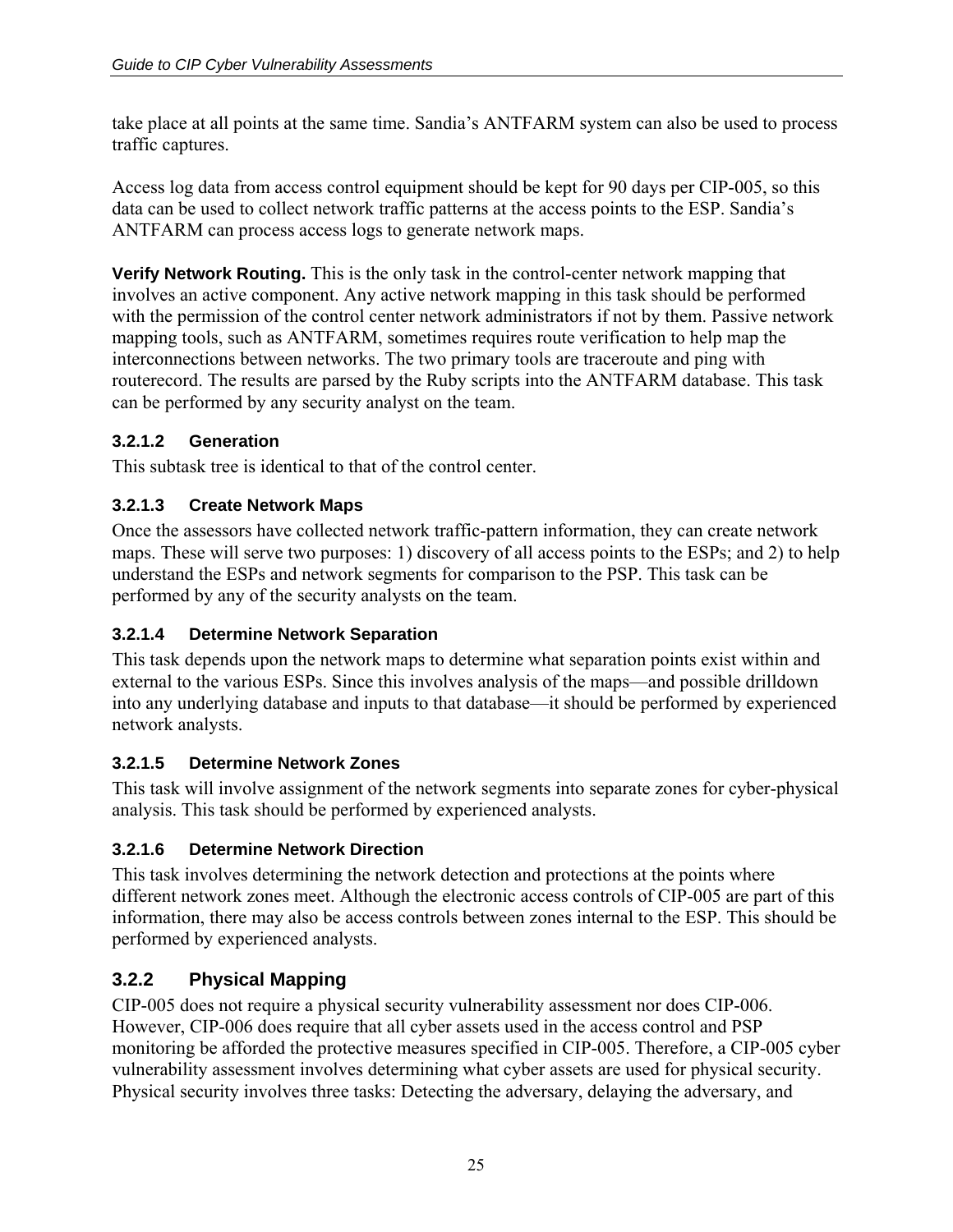<span id="page-25-0"></span>responding to the adversary before they achieve their goal. Sandia's physical security personnel have shortened this to the mantra, Detect—Delay—Respond.

#### **3.2.2.1 Control Center**

**Determine Physical Security Zones.** This task involves mapping the physical security zones that make up the PSP. An assessor with physical security experience should perform this work. Once the physical security zones are determined, the analysts can move on to determine access control and intrusion detection for the zones.

**Determine Zone Access Control.** This task requires the physical security analyst to discover access control mechanisms (the *Delay* function of Detect—Delay—Respond) for each of the physical security zones. An experienced physical security analyst should perform this work.

**Determine Zone Intrusion Sensors**. This task requires the physical security analyst to discover zone intrusion sensors (the *Detect* function of Detect—Delay—Respond) for each of the physical security zones.

**Verify Physical Location of Cyber Assets.** This task requires a security analyst (physical or cyber) to verify the physical location of cyber assets, i.e., to determine the physical security zone in which each cyber asset resides. This can and will include walking around physical security zones and confirming the location of specific cyber assets, tracing network cables and outlets to ensure they are run or located inside the physical perimeter, and similar activities.

#### **3.2.2.2 Generation**

This subtask tree is identical to that for the control center.

## **3.2.3 Correlating Electronic to Physical**

The assessors will need to create zone maps of both the electronic and physical security zones, including the locations of critical cyber assets in the physical security zone map. Each ESP must be within a PSP, but there may be non-critical cyber assets within the ESP and PSP. Zones are separated by the access control and detection mechanisms at each access point. That information, summarized, should be included in the zone maps.

## **3.2.4 Analyzing Exposures**

The assessors should determine the most vulnerable paths through the physical and electronic security zones to understand exposures. The analysis should allow the possibility that an adversary might switch back and forth between zones to gain access.

## **3.2.5 Generate Report**

This task will assemble the information about ESP assessment into a single report for delivery to the utility. This will be performed by the assessor.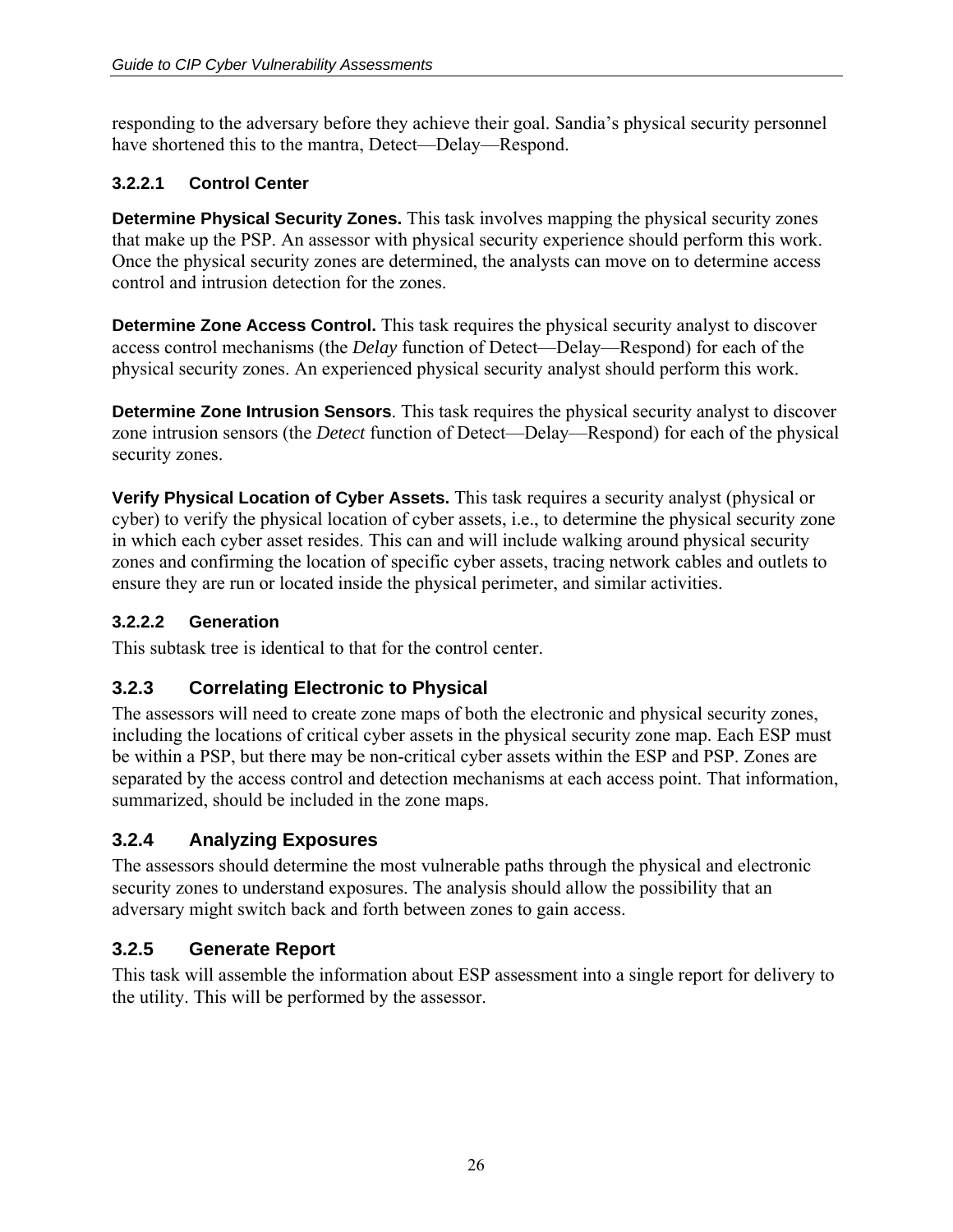#### **Distribution**

| 1 |         | Mr. Hank Kenchington<br>US Dept of Energy<br>$OE-10$<br>1000 Independence Ave SW<br>Washington, DC 20585 |
|---|---------|----------------------------------------------------------------------------------------------------------|
|   | MS 0671 | Raymond C. Parks, Org. 05627                                                                             |

1 MS 0899 Technical Library, Org. 09536